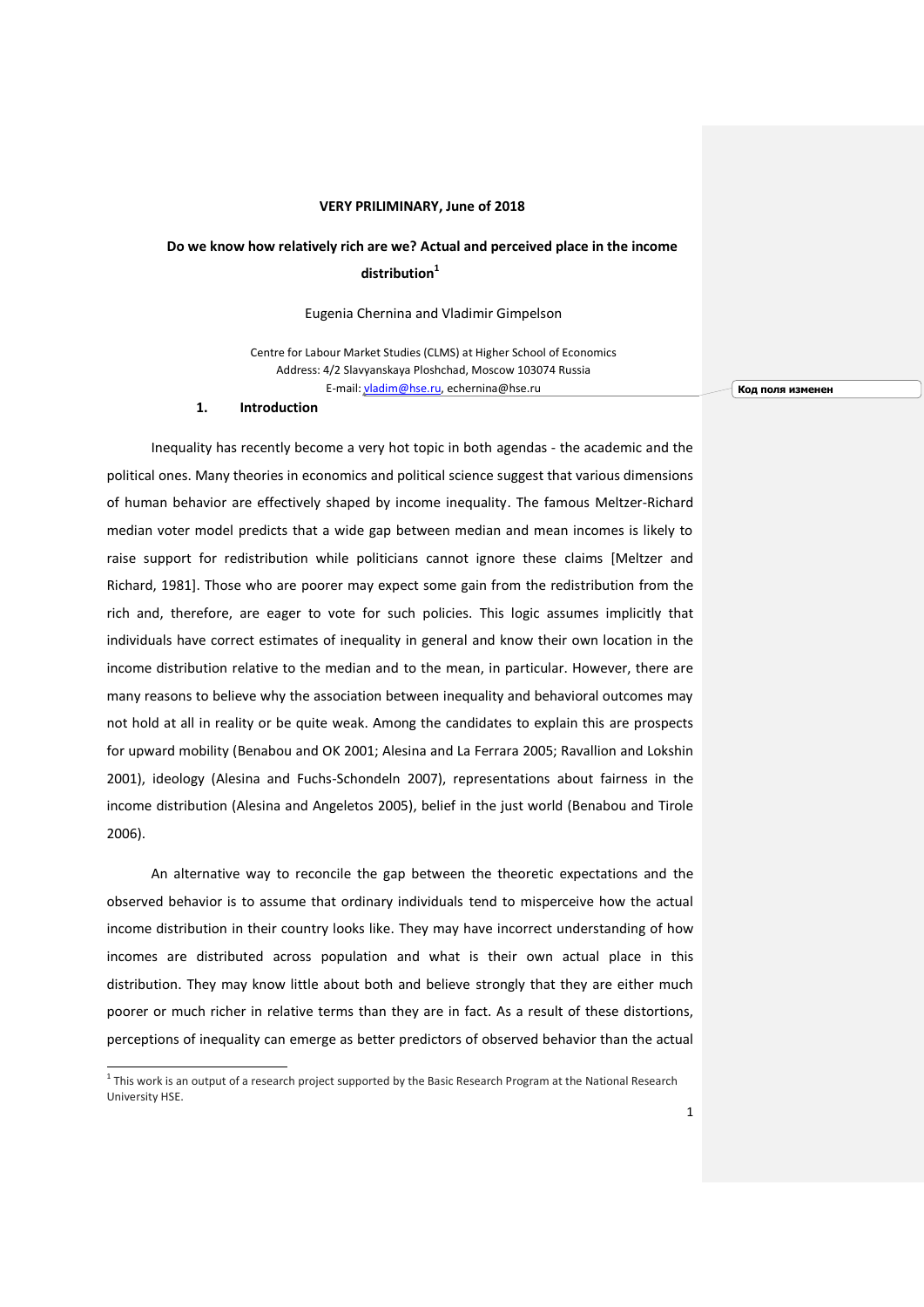inequality as measured by special sophisticated statistical indexes (Niehues 2014; Gimpelson and Treisman, 2018; Kuhn 2011; Kuhn 2015).

Experimental studies contribute as well to our understanding of how the true knowledge about inequality may alter people's attitudes. In such studies, a random subsample of respondents gets informational treatment that allows them either to acquire knowledge of "true" inequality in the society or to correctly place themselves in the income distribution (Cruces et al. 2013; Kuziemko et al. 2015; Karadja et al. 2016; Bublitz 2017 among others).

As Bublitz (2017) shows, individuals in Russia and Germany, who had negative perception bias of their income distribution placement but then learned their true position due to special informational treatment, are likely to demand less redistribution compared to those in non-treated control group. Cruces et al (2013) provide evidence for Argentina suggesting that those who overestimated their relative position tend to demand higher levels of redistribution when they are informed of their true ranking. Kuziemko et al. (2015) provide respondents with information about income inequality and find that it seriously affects whether inequality is viewed as a pressing problem but only slightly affects individuals' support for government intervention with regard to the distribution of income. Karadja et al., (2016) finds that in Sweden individuals, who learned that they are better-off then they have previously thought, weaken their redistributive demands.

The extent individuals know how their income and wealth compare to others' in the society has implications to many other aspects of people's behavior, attitudes and aspirations. Recent research shows correlations of perceived inequality with attitudes like life satisfaction (see a review of evidence in Clark and D'Ambrosio 2015) and generalized trust (Hu 2017) and behavior patterns like participation in political protests (Justino, Martorano 2016).

Many studies show that the majority of individuals misperceive income differentiation (see a review of evidence in the section 2.2). Though the extent and even the sign of misperception bias remain unclear in many cases. There exist a few approaches for measuring subjective (views on) inequality but they lead often to conflicting results. Though the fact of misperception is becoming a kind of stylized fact, why the gap between subjective and objective measures of inequality emerges and how it varies across and within countries remain almost uncharted territory.

Our paper contributes to the literature on how perceptions of economic reality are shaped. We look closely at individuals' perception of welfare distribution through their subjective place in this distribution. As many previous studies did, we find systematic biases in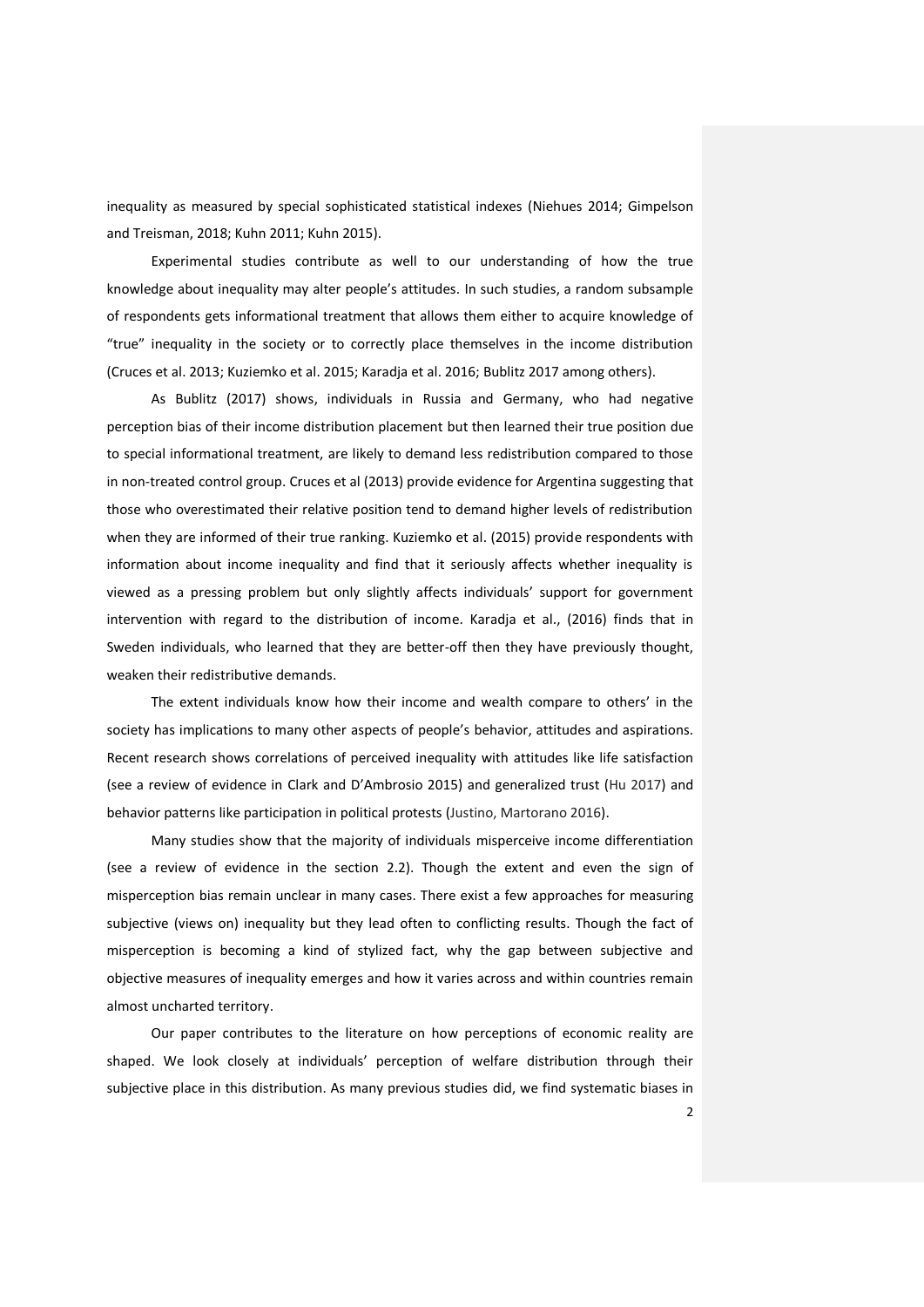individual beliefs: people think they are poorer than they actually are. Further, we try to explain this divergence (between perceived and actual place in the welfare distribution) exploiting a rich set of socio-demographic and economic characteristics.

Recently, the issue of inequality (mis)perception and its association with the actual inequality has drawn growing scholarly attention. Most of the studies rely on multi-country surveys which allow explore cross-country differences but include usually a very limited set of explanatory variables. One-country studies, in their turn, hold institutions and culture constant but can benefit from using a larger set of explanatory characteristics. For this end, we exploit the RLMS-HSE – a very rich data set which includes questions that allow identify not only perceived and actual locations but also many other individual and contextual parameters.

Russia can be an interesting country to explore these issues due to a number of reasons. The first one is substantive. Russia is considered a very unequal country (Novokmet et al 2017). High income polarization is often expected to lead to either pro-populist policies, or to make the state captured by a few top income and wealth owners what may give a way to prooligarchic policies.

The second reason is data-driven. We have representative microdata allowing explore perceptions of inequality with an explicit link to the actual distribution of income. To the best of our knowledge, these simultaneous measurements for other countries are rare (except the 3d wave of the cross-country EBRD's Life in Transition Survey (LiTS) which has small country samples and limited number of variables).

There are several approaches to measure perception bias (as the divergence between perceptions of inequality and actual inequality as the latter is objectively measured). Our approach in this paper is to exploit the question asking respondents to self-locate on the income scale by choosing the particular decile in the distribution to which they belong. Comparing self-placement and actual location one can estimate the scale of misperception how large is the difference (the distance) between perceived and actual income positions and what factors can explain this divergence, if they diverge.

The paper raises and seeks to answer two interconnected questions:

1. How individuals see their place in the income distribution and how this perception differs from the reality?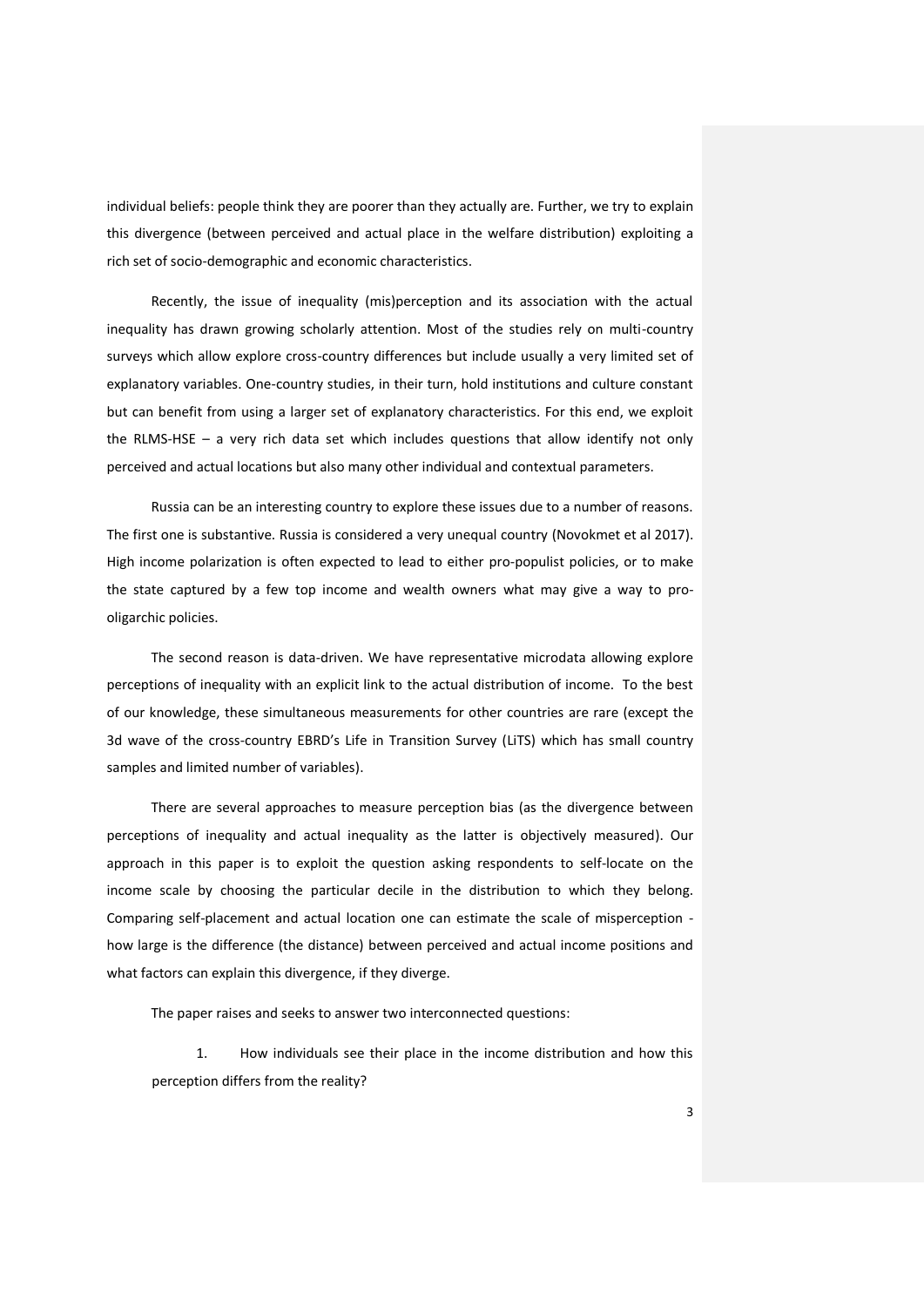## 2. What shapes the misperception?

If the first question has already been raised and partially answered, the second question got less attention in the literature and is still waiting to be explored. Among potential explanatory factors we consider various socio-demographic characteristics (age, gender, education, marital status, health and characteristics of the place of residence), household's actual economic status now, in the past and prospects for the future and access to information measured by internet access. We also explore the relation of the mismatch with other subjective characteristics, such as life satisfaction and satisfaction with economic conditions.

The paper consists of 7 sections and is structured as the following. In the next section we review the relevant literature and describe previous findings. In Section 3 we present our empirical data and define main variables. Section 4 provides descriptive evidence of welfare distribution placement misperceptions in Russia. Sections 5 and 6 address associations between individuals and contextual characteristics and the existing misperceptions. Finally, we draw conclusions from our research.

#### **2. Literature overview**

#### **2.1. Measuring misperception**

There is a growing psychological, sociological and economic research literature that explores how individuals perceive various economic subjects like poverty, inflation, unemployment, tax rates, and corruption. Subjective perception of inequality has also recently gained scholarly attention. Deciphering individual inequality perceptions is not an easy matter and there are a few methodological approaches for doing it.

Niehues (2014) in her very influential paper explores perceptions of inequality in 23 European countries plus the US using data from the International Social Science Program (ISSP 2009). This survey offers to respondents visual images for various types of income differentiation and asks them to choose one that better resembles differentiation in their country - the so called "type of society" question. In a similar manner, Page and Goldstein (2016) ask respondents to specify the income distribution using for that an interactive graphical tool.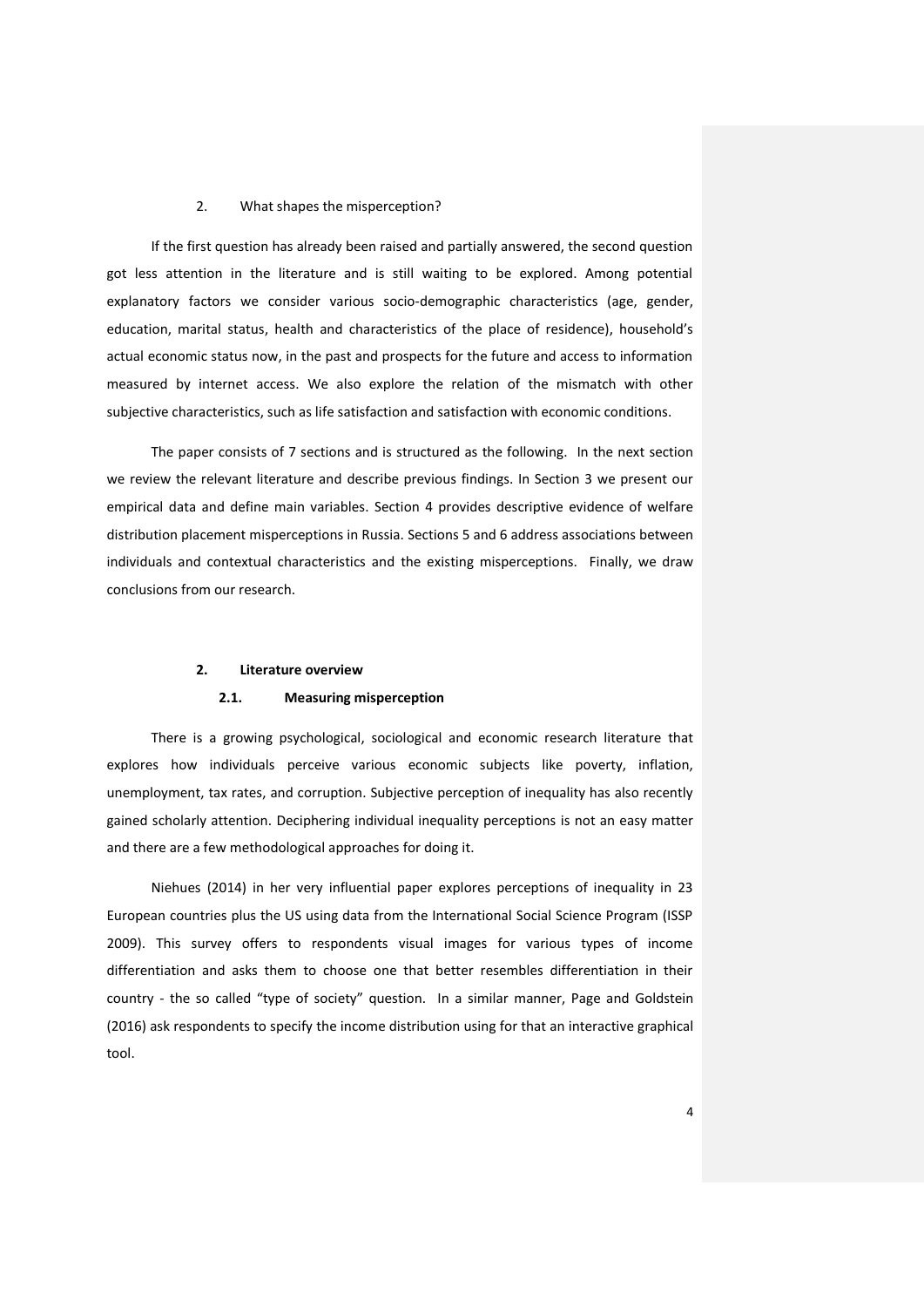A number of studies try to reconstruct Gini-like measures of inequality from subjective answers of survey respondents to various questions or from visual representations of income distributions (Niehues 2014; Gimpelson and Treisman 2018). Then these "subjective" or perceived Ginis can be confronted with "objective" ones which are estimated from the representative household survey or registry data. This approach is very fruitful though faces serious limitations. First, visual images of this sort allow multiple interpretations and require strong assumptions in order to be converted into Gini-like measures. Second, the Gini measure characterizes the distribution in a community (country, region, etc) and is useful for crosscountry or cross-regional studies but has limited use in one-country study. Third, group level measures are exposed to mismeasurement due to statistical data quality issues and individual responses are subject to misunderstanding. Therefore, if the perception bias equals to difference between two measures, both parts of the equation are not error free. Another approach to recover individuals' perception of income distribution relies on respondents' views on actual wages in a number of specific occupations that stand along the whole wage distribution - from unskilled worker to chairman of a large national company (see Osberg and Smeeding 2006, Kuhn 2011, Kuhn 2015, Osberg and Bechert 2016). The answers can be converted into subjective inequality measures like the perceived ratio of high-income to lowincome occupations or a subjective Gini coefficient.

Respondents can be asked directly about different attributes of wealth or income distribution. For example, they can be asked about fraction of wealth (income) owned (earned) by each quintile of the distribution as done by Norton and Ariely (2011); or about average wealth or income of households in each quintile as in Eriksson and Simpson (2012); or to guess the cut-offs of quintiles (Chambers et al. 2014); or to guess a share of population that falls between certain cut-offs as in (Chambers et al. 2014). These reconstructed subjective inequality measures can be confronted with actual inequality measures but at the country (or regional) level only.

Finally, to recover the perceived income distribution one can ask survey respondents to mark which income decile they belong. By definition, each decile contains 10% of the population and the deviation from this flat distribution is a potential measure of misperception (Gimpelson and Treisman 2018). The location received in this way can be also compared with the actual location estimated with objective income data from the same survey if such information is available. Another version of the same approach is to ask respondents what percentage of households (or individuals) in their country earns less than they do (or earns

5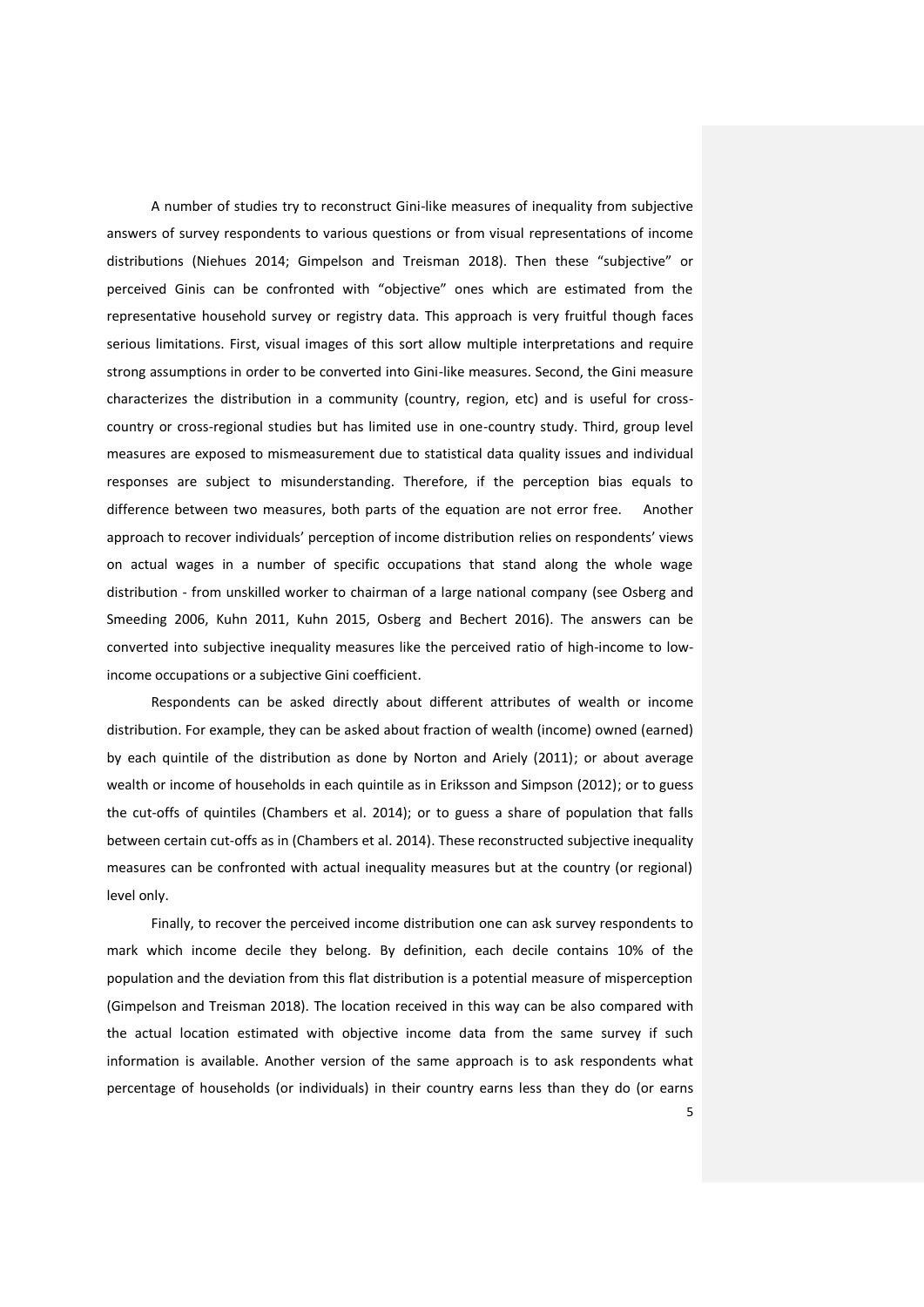more than they). These percentages can be then converted into perceived income distribution (this is applied in: Cruses et al 2013; Fernandez-Albertoz and Kuo 2015; Bublitz 2017).

Some scholars who explored the relation between objective and subjective economic standing have been looking at the divergence between the answers to the so-called "Economic ladder question" (ELQ) and objective income or consumption distributions. ELQ does not allocate respondents across percentiles and gives only relative ranking.

Answering the ELQ does not imply that people form their images of being rich or being poor comparing themselves to the whole society. The research (e.g. [Clark and Senik 2010]) actually shows that people compare their income to friends, colleagues and family and much rarer to "others". Moreover, reference group varies with a bunch of factors including actual income and socio-demographic characteristics. Thus, to compare ones' subjective socioeconomic standing to her relative position in actual income distribution the researcher should make respondents to compare themselves to country population and not to any kind of internal reference. While in the ELQ case the reference-framing bias can be interpreted as an additional factor that contributes to formation of subjective socio-economic status, the existence of such effect in case of direct question on decile placement should be interpreted as a cognitive bias. While there is some correlation between relative subjective standing and objective measures like household per capita income, there is little correspondence between the two, when subjective placement is related to income decile (see Ravallion and Lokshin 1999, Ravallion and Lokshin 2001).

All inequality related studies suggest that its perceptions significantly diverge from the reality as the latter is measured statistically, though particular estimation method can matter. As one can see below, researchers get conflicting results even for one single country when applying different methodologies to measure subjective views on inequality.

Using different measures and presenting multiple evidence of widespread inequality misperception, Gimpelson and Treisman (2018) argue that ordinary individuals have incorrect understanding of how income distribution in their countries look like, in which part of the distribution respondents themselves are and how inequality changes over time. The fact that citizens tend to believe that they belong to middle-income groups, though they are in reality much richer or poorer, emerges from a number of cross-country surveys and one country case studies.

Niehues (2014) compares the perceived inequality profiles from the type-of-society question with those reconstructed from actual disposable income distributions and concludes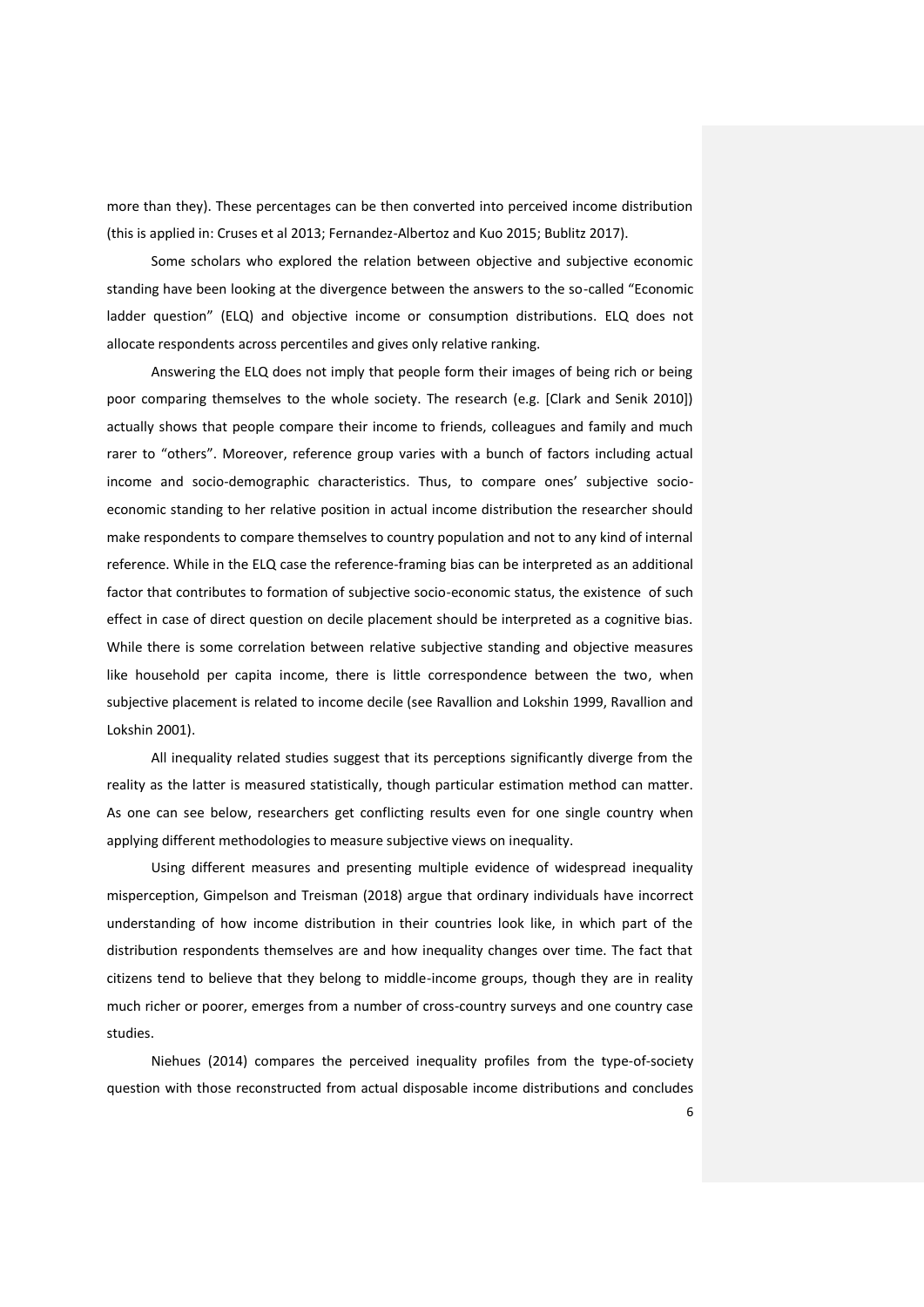that in most countries people tend to overestimate the extent of inequality. When the visual images are converted into Gini coefficients the correlation with actual Gini is rather low - 0.37 as calculated by Gimpelson and Treisman (2018).

Norton and Ariely (2011) find that in the United States respondents systematically underestimate wealth inequality when asked about shares of wealth owned by each quintile thinking that 56% of wealth was held by the richest quintile while the true percentage was 84%. However, when Eriksson and Simpson (2012) reformulated the survey question for asking about average wealth of households in each quintile, respondents turned out to overestimate the top-to-bottom ratio dramatically. Chambers et. al. (2014) also find that Americans tend to overestimate the gap between the top 20 percent and the bottom 20 percent of population. With regards to incomes, Page and Goldstein (2016) find that respondents in the USA overestimate the average household incomes and underestimate the extent of inequality (lower interquartile range and lower Gini coefficient) of household incomes in their country.

Bublitz (2017) looking at inequality misperceptions in six countries (Brazil, France, Germany, Russia, Spain, and the United States) asks the question: "what is the share of individuals with a lower income than yours". She finds that only in Brazil respondents have on average positive bias in defining their income position. Largest negative biases are observed in Russia and Germany.

It is not surprising that individuals are typically not able to place themselves correctly in country's income or wealth distribution. Research shows that they fail to correctly place themselves in income distribution even within small communities. Clark and Senik (2014) in their study of Chinese villages show that answering the question "Within your village what socioeconomic level does your family's income place you?" with answers on a five-point scale from "Much below average" to "Much higher than average" "less than ten percent of respondents consider themselves to be above the average".

## **2.2. Explaining misperception**

While there is a considerable body of evidence documenting divergence between subjective and objective measures of inequality, how these deviations are shaped and how they vary across population remains understudied. Following Gimpelson and Treisman (2018) we can advance a few hypotheses about the divergence generating process. Below we review shortly available research evidence.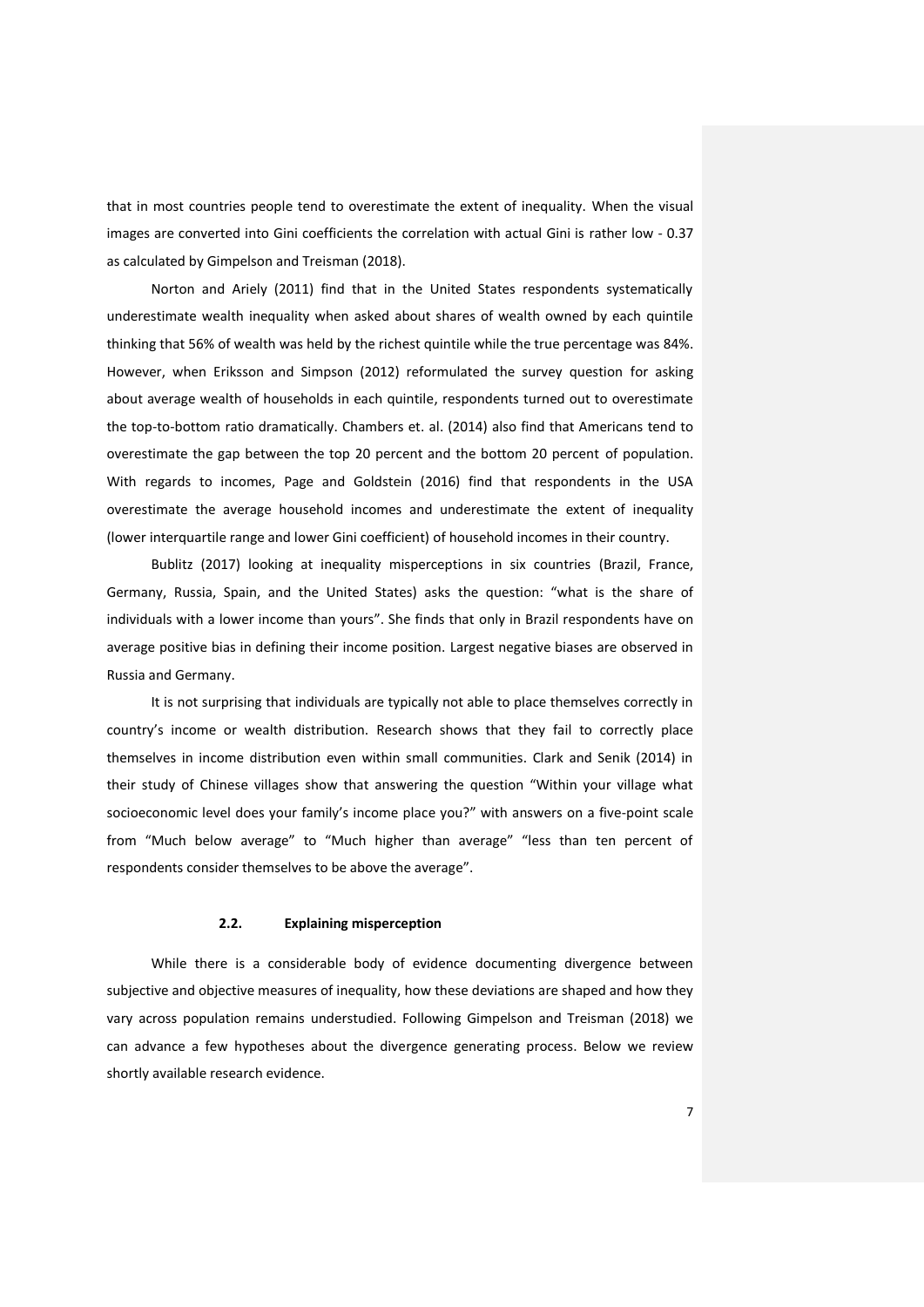One of the hypotheses links perceptions to reference group, or to the social environment within which individuals live and shape their more general world views. They compare themselves to others – to those who are close and visible – friends, relatives, neighbors. Knell and Stix (2017) note two types of biases that can emerge. Either individuals perceive only a limited part of the income distribution around their own position or they consider the entire distribution but "put more weight on income levels close to their own position". Hadavand (2017) suggests that subjective-objective gap would be smaller if the objective distribution is adjusted according to person's reference group. Bublitz (2017), however, does not find a support for reference group hypothesis as measured by polarization of the respondent's network.

A number of studies test how characteristics of respondent's locality affect the perception bias. In this exercise, it is usually assumed that the locality is a natural reference frame for the respondents. Remarkably, it is not always possible to find such connection. Page and Goldstein (2016) show that individuals' misperception of the income distribution is not influenced by the characteristics of the local area where they live.

Cruces et al (2013) discuss one of the bias-generating mechanisms based on the extrapolation of information from endogenous reference groups. They underline that many factors affect the reference group formation and, thus, can be used as explanatories for the extent of misperception which can be interpreted both in terms of information effect and in terms of reference group formation effect. These two effects can often go in the opposite directions. For example, better educated individuals usually have better access to information (smaller bias) but also belong to higher-income reference group (larger negative or smaller positive bias). The same concern would arise with any measure of access to information, such as internet use: more accurate knowledge about true welfare distribution may be distorted with a higher income reference.

Another important potential explanation relates to ideological beliefs. Leftists can overestimate the inequality (first of all, the upper part of the distribution), thus putting themselves at lower positions than they in fact occupy. Those with more liberal views care less about inequality in general and are more likely to identify themselves (and those around themselves) as the middle class (see Gimpelson and Treisman 2018).

Researchers have also tried to explain misperception with a number of sociodemographic characteristics. Bublitz (2017) explains the misperception gap using OLS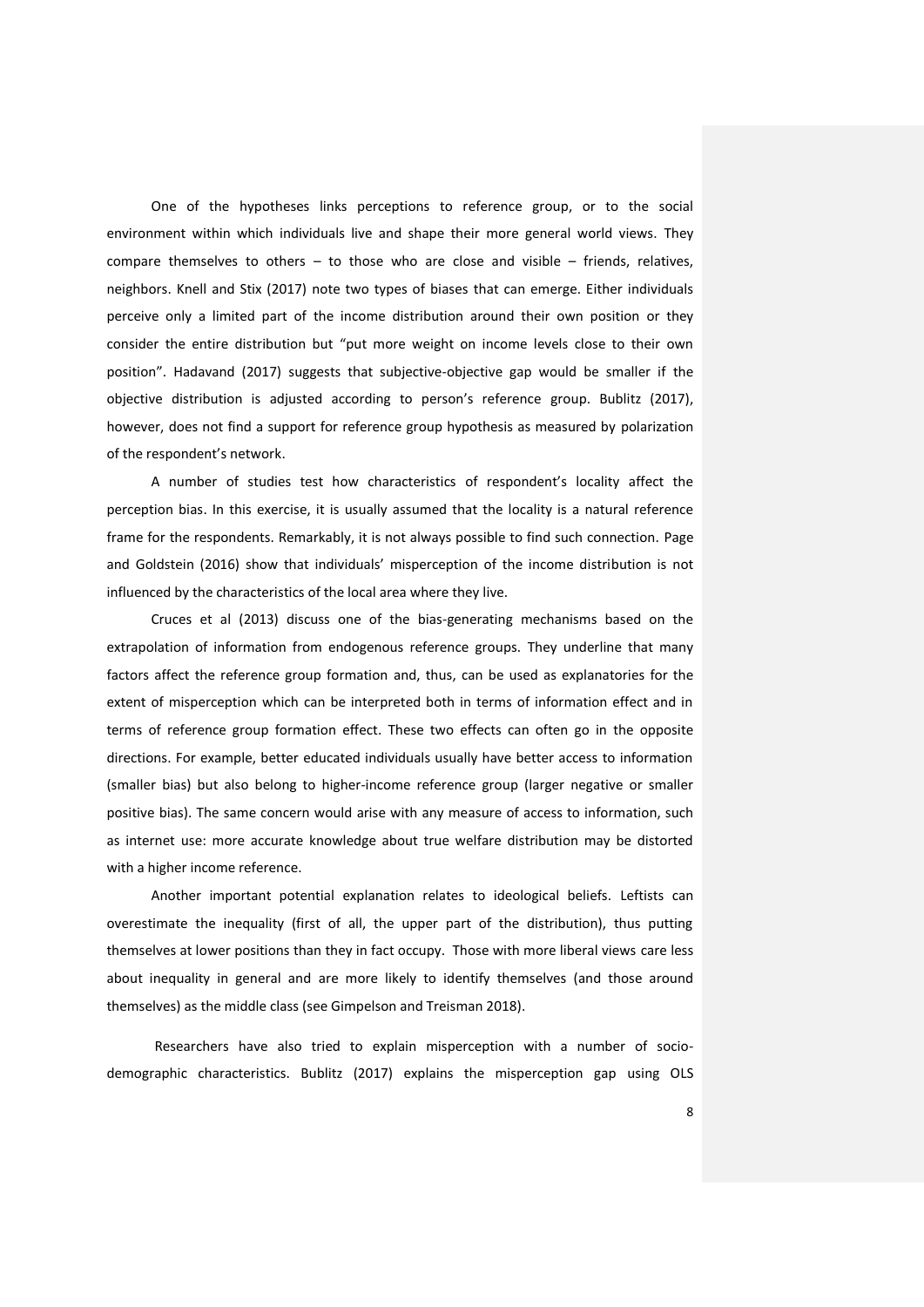regressions of self-placement in the income distribution and multinomial logistic regression for the sign of the bias. Self-accessed social class turns out to be an important factor highly correlated with subjective income position (controlling for actual income). Among other findings she shows that Russia is the only country where higher education levels lead to lower reported income positions when actual income is controlled for. Page and Goldstein (2016), explaining the gap between actual and perceived inequality in the USA, find that older and more educated people tend to have more realistic image of the income distribution while wealthier respondents tend to overestimate the income of the bottom 90% of the population. Hadavand (2017) finds also that variations in perceived inequality are affected by respondents' education and their actual income.

Trying to explain misperceptions we can also refer to the literature that looks for determinants of subjective socio-economic status. One of the ideas in this literature is that experience or prospects of social mobility affect current subjective status as well. Usually prospects of future advancement improve perceptions of the current status, while experience of downward mobility downplays perceptions. These dynamic effects when they are not directly controlled for may help to interpret effects of such individual characteristics as age and education.

Such factors as family size and composition, marital status, health status, unemployment experience and latent psychological traits may also help to explain subjective economic standing (see Ravallion Lokshin 1999). Ravallion and Lokshin (2001) show that household income change (along with some other variables, such as health shock or becoming unemployed) emerge as a strong predictor for change in self-rated welfare.

Though consensus seems to emerge that individuals misperceive income differentiation, there is still no convincing answer what shapes the gap between perceptions and reality. Measuring this gap is also far from perfect.

## **3. Data and our analytical logic**

For the aim of our analysis we need to compare two measures. The first one – we call it "objective" - defines location of respondents within the distribution using actual ("objective") income data. The second - "subjective" measure - is based on respondents' self-perceptions concerning the income decile they belong to. Since these two measures can diverge, the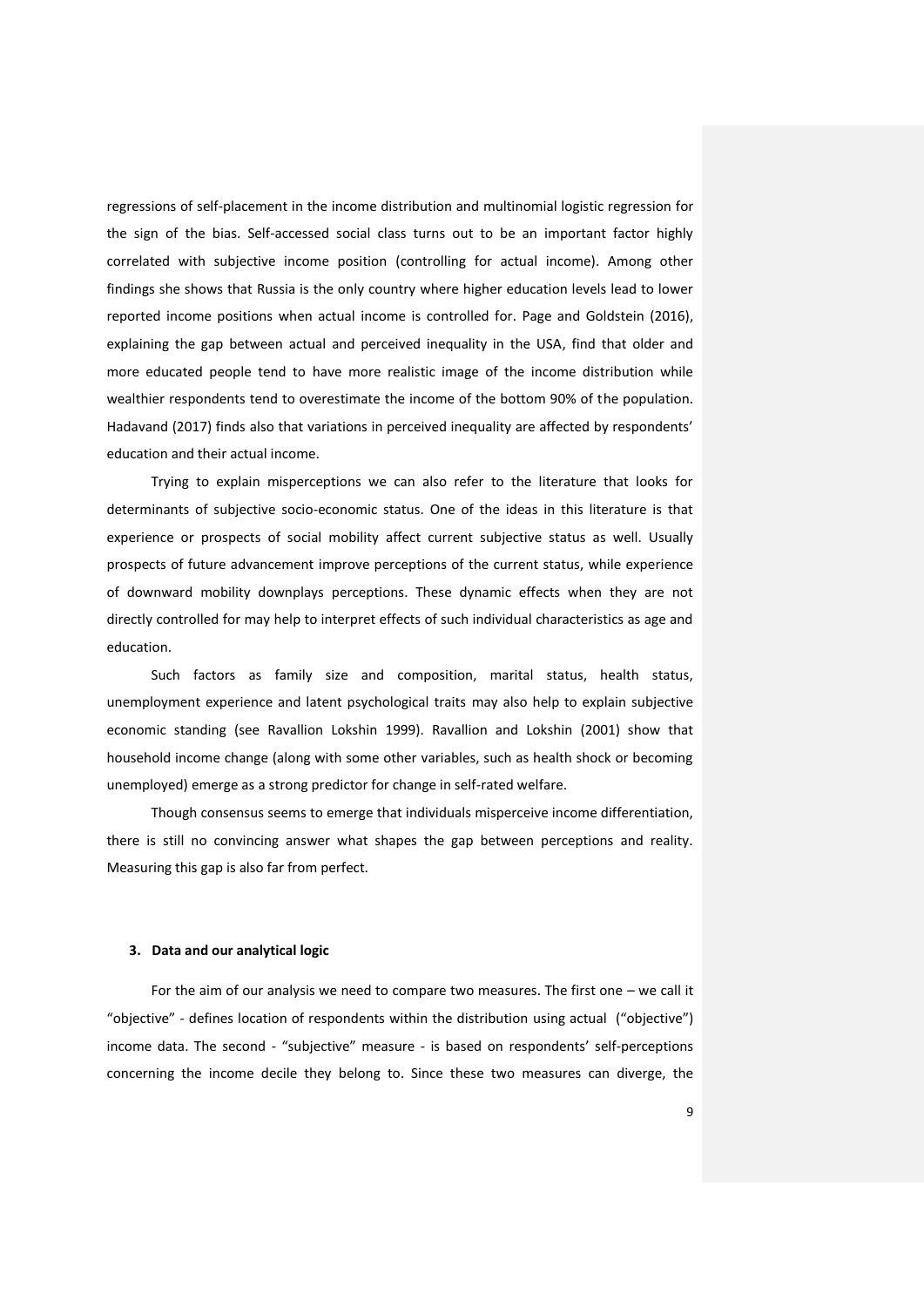difference reflects how respondents (mis)perceive their place in the welfare distribution. In order to measure the extent of misperception and explain what factors shape it, we need a set of microdata that, besides these key variables, would contain a wide range of individual and contextual characteristics. All that we can find in the Russian Longitudinal Monitoring Survey - Higher School of Economics (RLMS-HSE), which is a 25-year long panel study and is well known for its good data quality.<sup>2</sup> Each annual wave is a sample representative on the country level and for the rural and urban subpopulations, and it contains also a longitudinal segment. The representative sample contains information on about 10 thousand adults who live in nearly 5 thousand households. The dataset is rich with household and individual level information describing various aspects of respondents' life and personality. For the sample descriptive statistics see Appendix Table A1.

The 25<sup>th</sup> wave of RLMS-HSE conducted in October 2016 contains required information on both dimensions (perceived place in the welfare distribution and actual income data. $^3$  This makes possible to go beyond simple measurement of the mismatch, but also to explain its scale, sign and determinants exploiting large set of individual and household characteristics.

Let us first describe the measures we are going to apply for matching respondents' objective and subjective place in the welfare distributions. The RLMS question that asks about perceived decile is formulated in the following way:

*"Please imagine a ladder with ten steps where on every step a 10 percent of our country population are standing. On the lowest first step there are 10 percent consisted of the poorest families and on the highest tenth - the richest families 10 percent. Where on this ladder is your family standing today?"*

When answering the above question the respondent has to self-place herself into a particular decile according to her own idea about the income distribution in the society. Thus, this question aims to measure *relative* respondent's welfare not as a simple ranking but as linked to the income distribution.

 2 "The Russian Longitudinal Monitoring Survey, RLMS-HSE», conducted by National Research University "Higher School of Economics" and OOO "Demoscope" together with Carolina Population Center, University of North Carolina at Chapel Hill and the Institute of Sociology of the Federal Center of Theoretical and Applied Sociology of the Russian Academy of Sciences. (RLMS-HSE web sites: http://www.cpc.unc.edu/projects/rlms-hse, http://www.hse.ru/org/hse/rlms)

 $^3$  Another source that we are aware of and having both variables is the third wave of the Life in Transition Survey, or LiTS 3. However, the RLMS is much richer in additional characteristics than LiTS, and has also the panel structure thus allowing account for income mobility.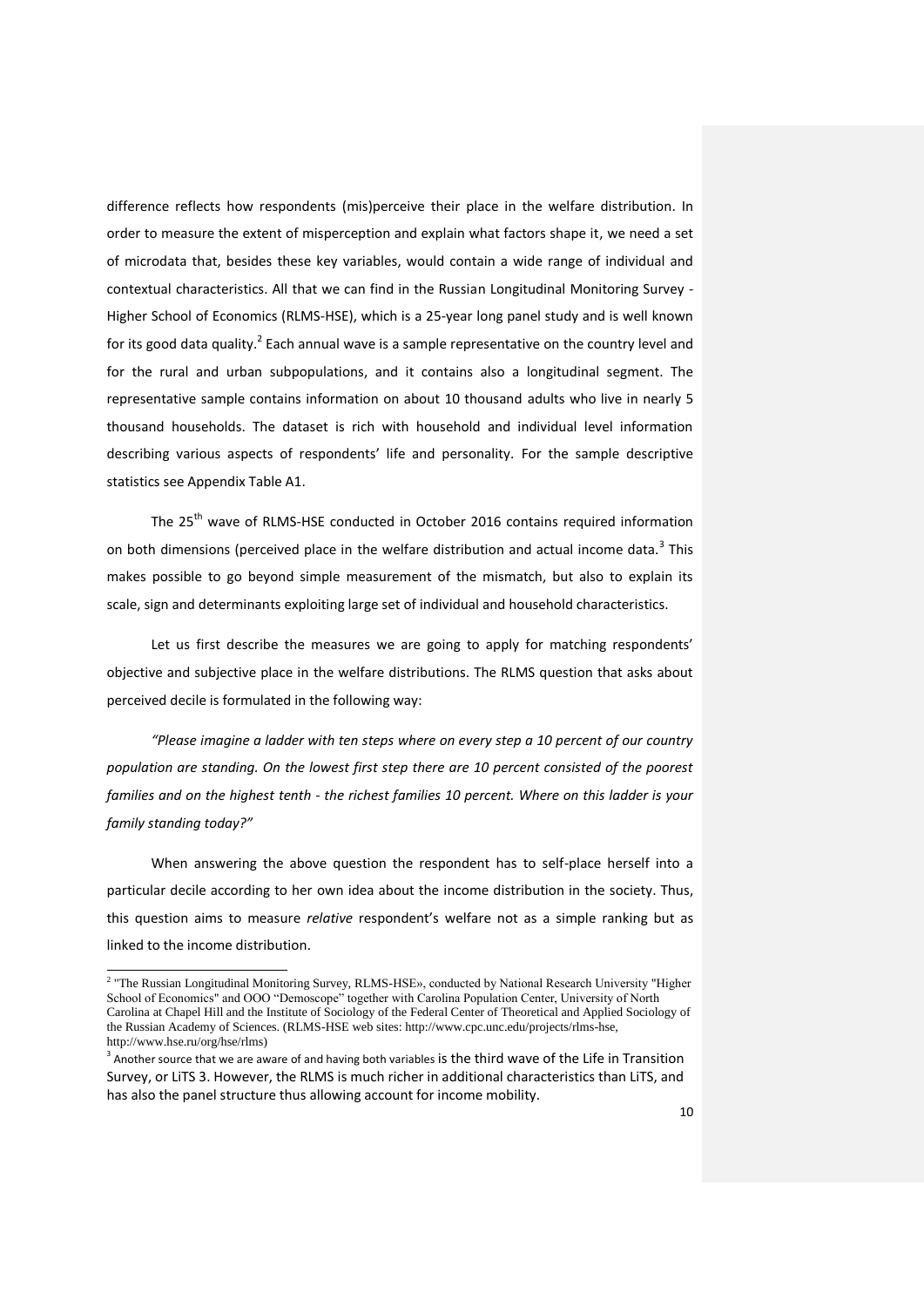Individual's objective position in the welfare distribution can be measured using different indicators such as income, consumption or wealth. We present results that use alternative variables, but our preferred measure is the household per capita income derived from the single household income question:

*"Tell me, please: What was the monetary income of your entire family in the last 30*  days? Include here all the money received by all members of the family: wages, pensions, *stipends, and any other money received, including hard currency converted into rubles".*

While answering this question respondent has to sum up all recent monetary incomes in her household and provide the total. Then we convert it into the per capita income using the OECD equivalence scale to account for household size and composition. $<sup>4</sup>$  Respondents are</sup> assigned to an objective decile according to their place in the RLMS sample distribution according to this variable. Our chosen way of defining it has already been used in Jäntti et al (2014), Denisova (2007), Stillman (2001), Ravallion and Lokshin (1999).

Though the comparison seems to be a simple and quite straightforward procedure, in fact it is not. Potential measurement problems relate to the subjective as well as to the objective measures. While with subjective measure, as we think, there is little reason not to report how they feel at the moment of interview, objective income position can be measured with significant errors. Constructing the objective decile faces a number of complications. We check robustness our results by applying alternative objective measures.

First, monetary income is subject to considerable measurement error. While reporting it, respondents might err intentionally or not. The RLMS dataset allows obtain two different income estimates: one from the single income question (as described above) and the other one derived by summing up various income components coming from different sources. This makes possible to cross-check household income positions.

Second, we don't know what kind of particular welfare distribution our respondents have in mind when they are answering the subjective placement question. They may think not of income but of wealth or consumption. So, to check our basic results we use welfare measures other than income to construct objective deciles, namely current consumption expenditures and asset index. Current consumption expenditures are obtained from a detailed

 $\overline{a}$ 

 $<sup>4</sup>$  The variable was also truncated by 0.25% on both sides of distribution and corrected according to relative</sup> regional prices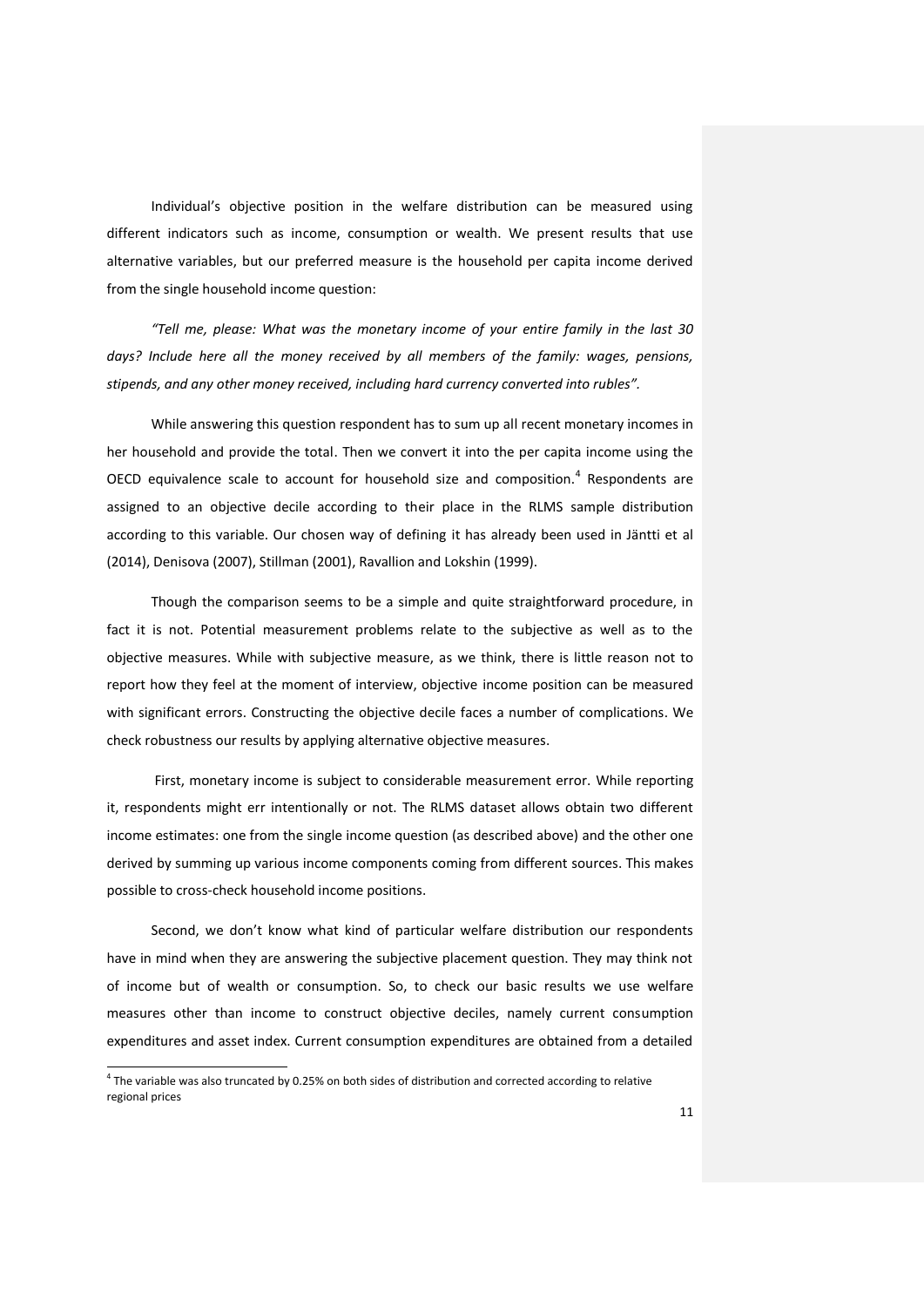survey on food and non-food spending and consumption. The measure includes food as well as non-food consumption expenditures but excludes spending on housing refurbishment or construction works. Consumption of durables and housing rent are not included either because of data limitations. Asset index is constructed using the principle component method and utilizes information on household assets such as durables, vehicles and living conditions. Our methodology of index construction using RLMS data follows one presented in [Wall, Johnston 2008].

Finally, our survey income distribution may not represent population distribution adequately. That will bias our results even if respondents know a correct one. To check this we compare the RLMS income distribution with per capita household income distribution provided by Rosstat.

## **4. Where do we place ourselves in the income distribution?**

# **4.1. Distance between objective and subjective location measures: descriptives**

The distribution by objective deciles is  $-$  by construction  $-$  uniform (with assumption that our sample distribution represents the population correctly). Each respondent belongs to one decile only and each decile contains 10% of the sample. Answers to the 10-step subjective decile question are presented by Fig.1. Majority of respondents place themselves just below the center of distribution: over 70% are on the steps 3 to 5. Respondents are heavily underrepresented on the step 1 (4.7% of respondents instead of 10%) and on the steps 6 to 10 (10% in total instead of 50%). As a result, instead of being uniform (by having 10% of the sample in each decile) the distribution appears to be quasi-normal with the modal value at the 3<sup>rd</sup> decile. Thus, we confirm that incorrect estimation of actual location in the income distribution is widespread. Though most of respondents tend to underestimate, many overestimate. This picture is very close to that presented in (Gimpelson and Treisman, 2018).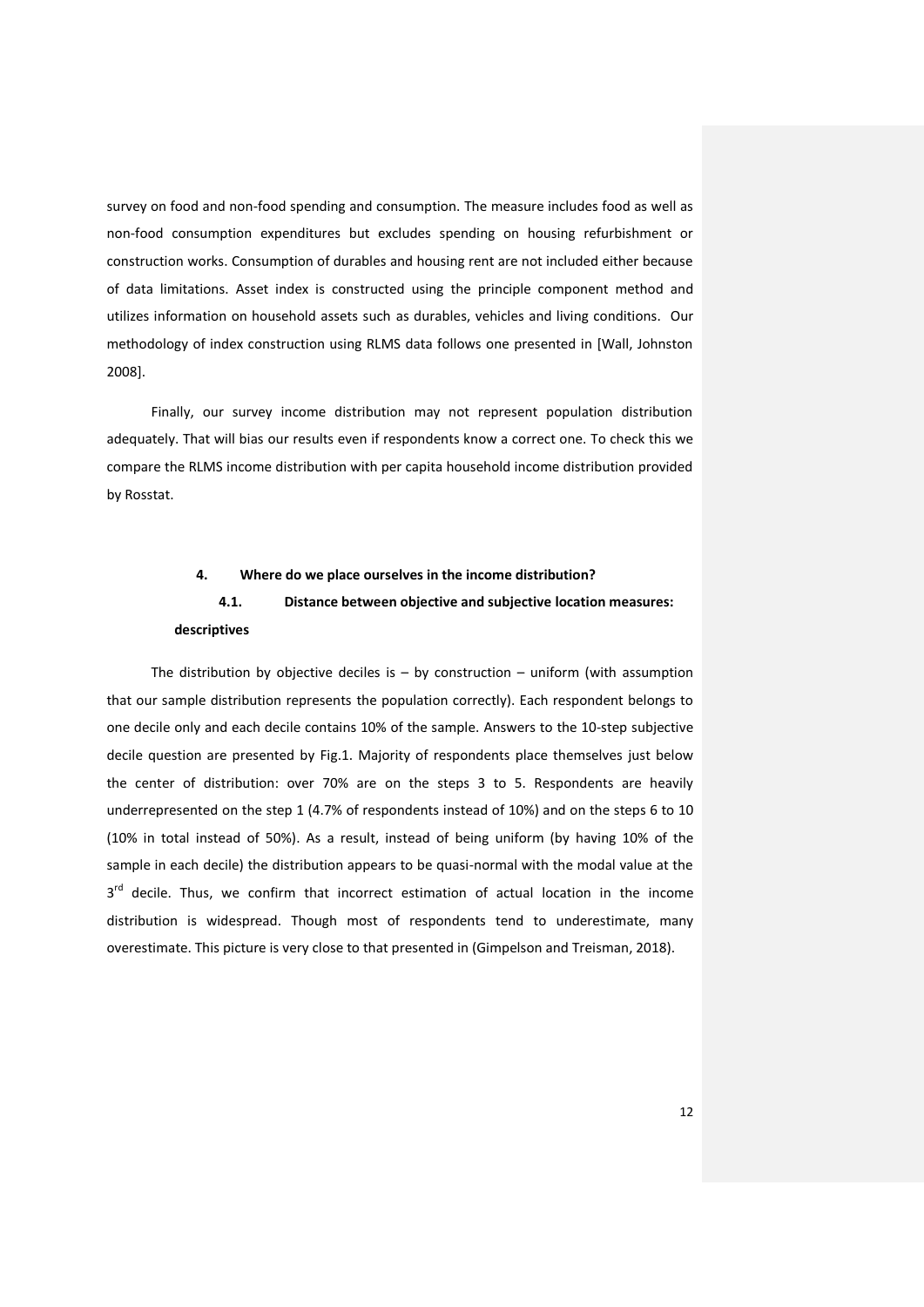

Figure 1 Perceived deciles of welfare distribution

Since we know to which (objective and subjective) deciles each respondent belongs, we can estimate deviations ("mistakes" or "gaps") between the two.

Respondents' misestimation is very common and both biases – negative when respondents underestimate their true position and positive one when respondents overestimate their true position - take place (see Figure 2). Two thirds of respondents (67%) underestimate the decile they belong to and only one of ten (11%) estimates it correctly. Moreover, each fifth (21%) respondent "mistakes" by 5 deciles at least. The considerable part of the sample - 23% - estimates their place as higher than it actually is. The mean "mistake" in the sample is -1.9 deciles (with SD=2.9) and average size of its absolute value is 2.8 (with SD of 1.9).

We can introduce the misperception index as:

$$
Imp = (\sum_j |Xmp_j - Xact_j| / 10,
$$

where  $Xmp_j$  is the fraction of the sample that belongs to the *j*-th subjective decile and *Xact<sub>j</sub>* is the fraction that belongs to the *j*-th objective decile (it makes 10% by construction).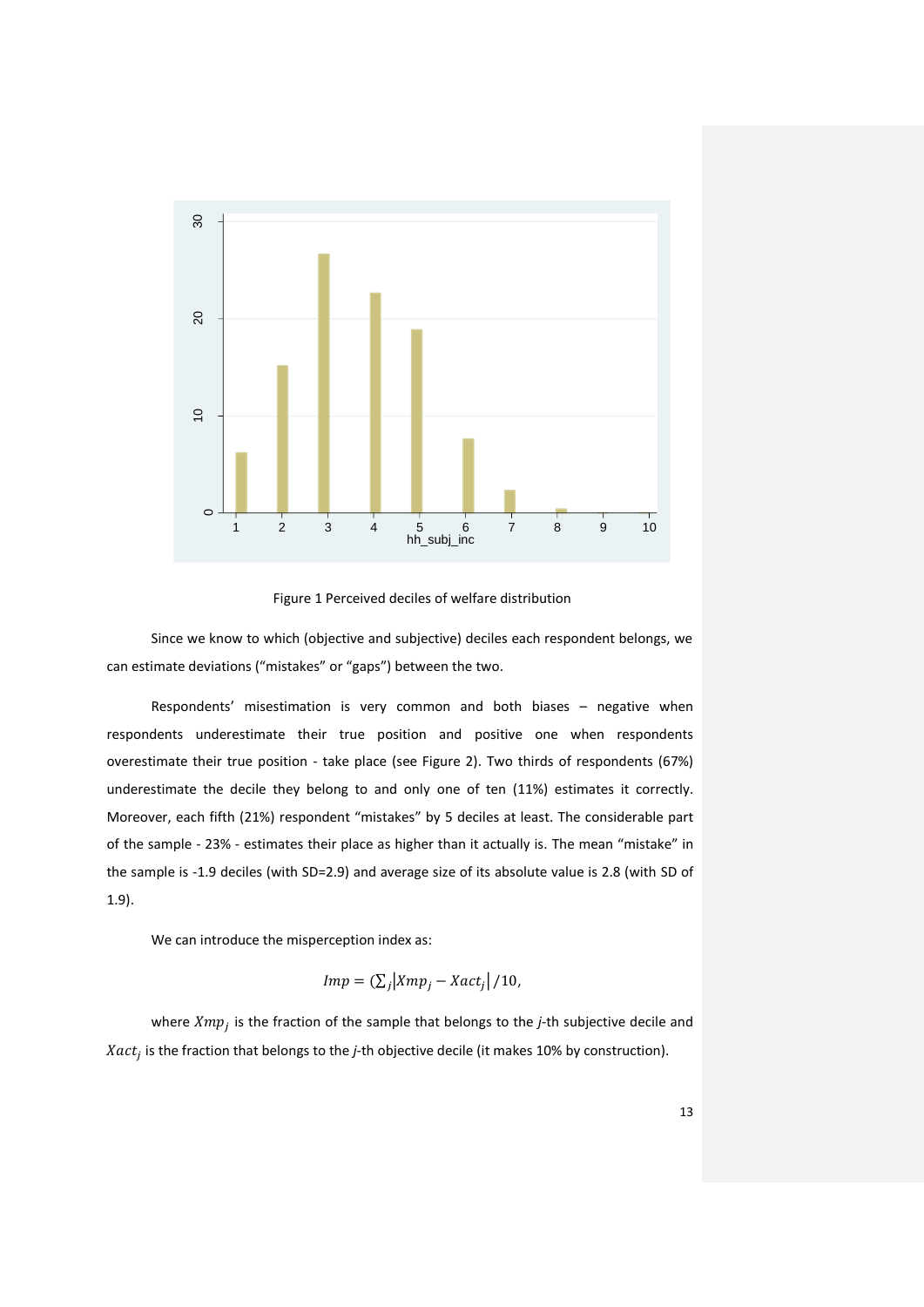The index sums all deviations of perceived deciles from 10%. In our sample the misperception index equals to 8.8, what means that on average each subjective decile is underor overfilled by nearly 9 percent of the sample.





Table 1 shows the perception gaps (the mean difference between subjective and objective placement in the income distribution) for respondents in all objective deciles. Those belonging to objective deciles 1 and 2 overestimate, on average, their position in welfare distribution, while those located in the objective deciles 5 to 10 tend to underestimate their position (see col 1, Table 1). Those in the  $3<sup>rd</sup>$  and  $4<sup>th</sup>$  objective deciles give the most precise estimates of their positions in the national income distribution. The absolute size of mistake is always statistically different from zero. Moreover, those who are in fact in deciles from 6 to 10 almost never overestimate their position, as absolute value of the mean perception gap is close or equal to the value (see col 3, Table 1). The size of mistake rises near the tails of distribution.

Table 1 The difference between perceived and actual deciles, by actual decile

subjective-objective gap

absolute subjectiveobjective gap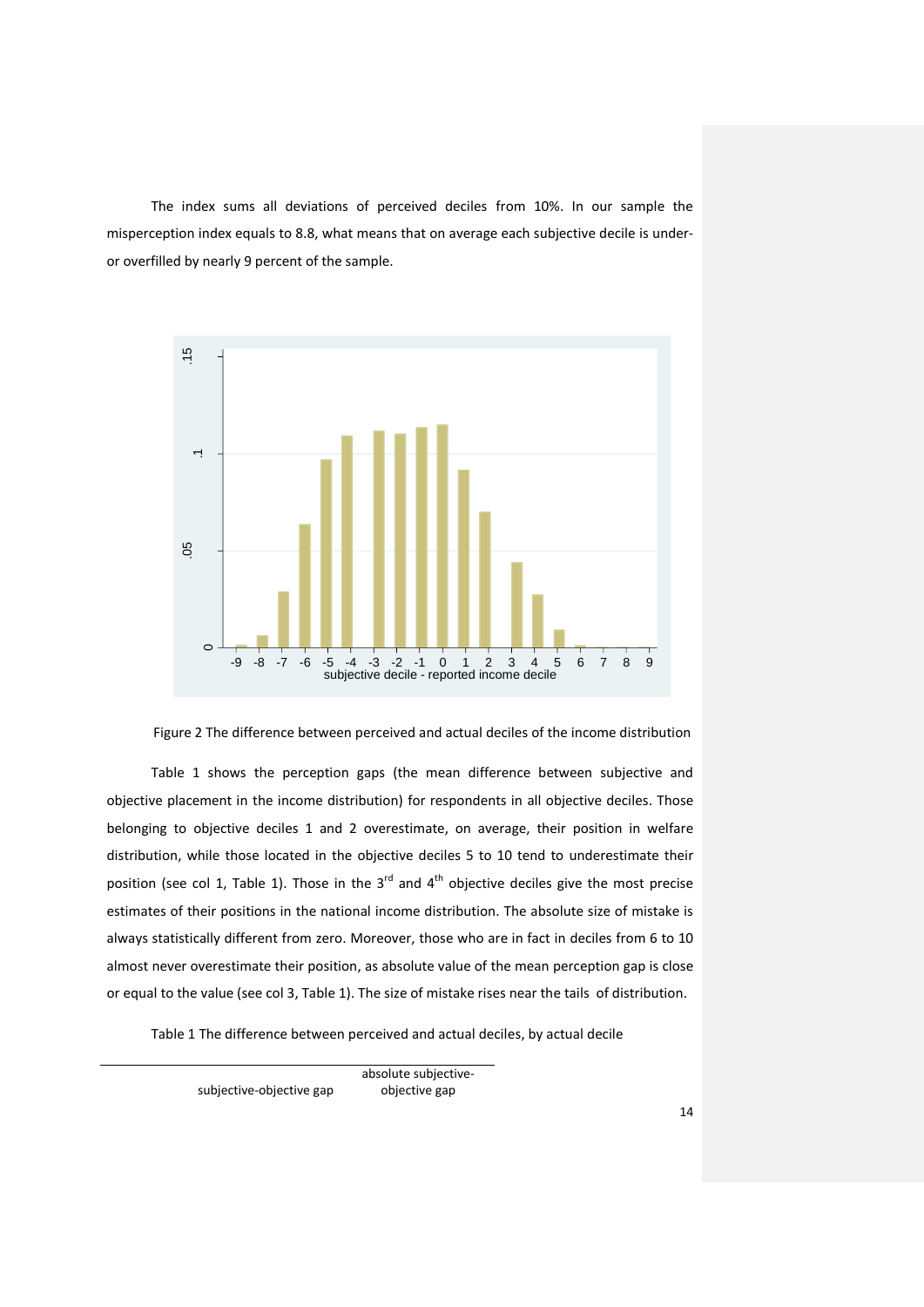| objective<br>decile |    | mean    | standard<br>deviation | mean | standard<br>deviation |
|---------------------|----|---------|-----------------------|------|-----------------------|
|                     | 1  | 2.31    | 1.54                  | 2.31 | 1.54                  |
|                     | 2  | 1.24    | 1.46                  | 1.48 | 1.22                  |
|                     | 3  | 0.42    | 1.42                  | 1.13 | 0.96                  |
|                     | 4  | $-0.59$ | 1.36                  | 1.19 | 0.89                  |
|                     | 5. | $-1.53$ | 1.28                  | 1.65 | 1.12                  |
|                     | 6  | $-2.50$ | 1.31                  | 2.54 | 1.23                  |
|                     | 7  | $-3.30$ | 1.38                  | 3.31 | 1.36                  |
|                     | 8  | $-4.10$ | 1.28                  | 4.10 | 1.28                  |
|                     | 9  | -4.87   | 1.34                  | 4.87 | 1.34                  |
|                     | 10 | $-5.65$ | 1.32                  | 5.65 | 1.32                  |

To summarize, we observe substantial differences between the perceived and actual positions in respondents' income distribution and majority of respondents underestimate their actual placement as measured by the household per capita income. Respondents tend to place themselves just below the center of the distribution – into the 3<sup>rd</sup> and 4<sup>th</sup> deciles.

## **4.2. What if misperception is mismeasured? Robustness of basic results**

As discussed before, our estimates can be subject to numerous problems. We compare the perceived position with the "objective" one in the income distribution but the latter one can be estimated in different ways. Our "subjective" distribution is also open to critique and should be used with a caution. Answering the related question people may have in mind different things. Apart from the monetary income people may think of the "rich" and the "poor" in terms of consumption or accumulated wealth. Are our conclusions robust enough if alternative measures are applied? Table 2 presents alternative estimates, separately for mean gap and mean absolute gap.

## Table 2. Alternative estimates of the perception gap

| Number of    | mean    | standard  | mean         | standard  |
|--------------|---------|-----------|--------------|-----------|
| observations | gap     | deviation | absolute gap | deviation |
| 9507         | $-1.98$ | 2.86      | 2.86         | 1.97      |
| 9841         | $-1.94$ | 2.96      | 2.94         | 1.98      |
| 10072        | $-1.82$ | 2.99      | 2.85         | 2.04      |
| 10068        | $-1.85$ | 3.02      | 2.88         | 2.05      |
|              |         |           |              |           |
| 10009        | $-1.72$ | 2.91      | 2.72         | 2.01      |
|              |         |           |              |           |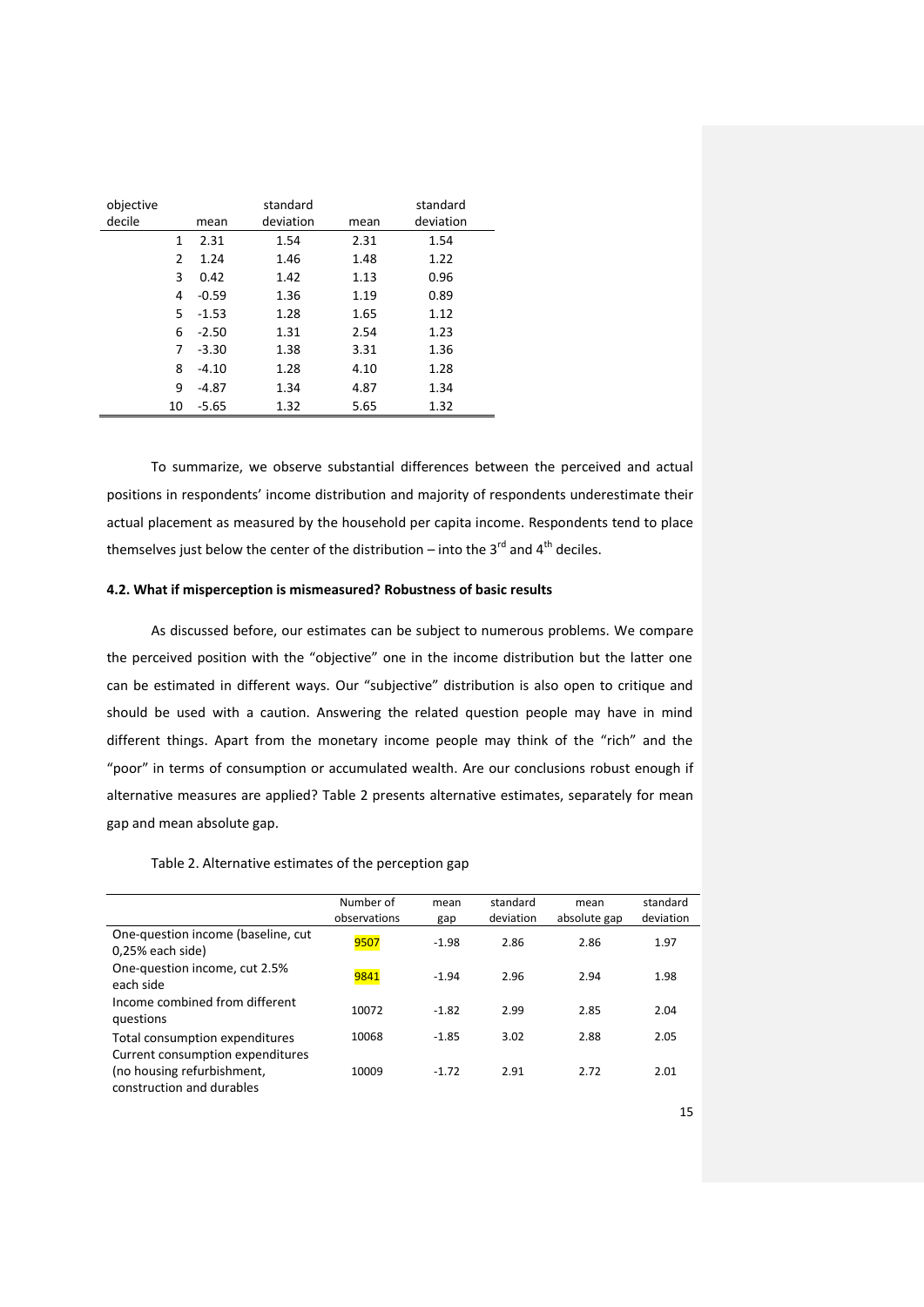| spending)                                                                                                         |       |         |      |      |      |
|-------------------------------------------------------------------------------------------------------------------|-------|---------|------|------|------|
| Total consumption expenditures,<br>baseline sample                                                                | 9094  | $-1.99$ | 2.88 | 2.88 | 2.00 |
| Current consumption expenditures<br>(no refurbishment, construction<br>and durables spending), baseline<br>sample | 9476  | $-1.90$ | 2.92 | 2.83 | 2.04 |
| Asset index                                                                                                       | 10114 | $-1.71$ | 2.86 | 2.68 | 1.98 |

Though alternative estimates can vary, they are consistent in revealing the gap. Regardless of the particular measure, the mean gap, when the sign of the bias (under- or overestimation) is accounted for, hovers in the range of -1,7-2,0 deciles, or the average respondent sees herself poorer then she in fact is. If we ignore the sign, summing up all absolute gaps, the misperception is larger (2,7-3,0 deciles) and is also consistent across all measures.

Observed misperceptions can be caused by misreporting of income. As we can expect, majority of "misreporters" falls into the  $1<sup>st</sup>$  and  $10<sup>th</sup>$  income deciles. The simplest way to check robustness of our results is to cut tails of income distribution since they are most exposed to measurement errors. When we truncate the distribution by 2.5% on each tail, the absolute error size increases, probably due to (incorrectly) removed top income observations<sup>5</sup> (see line 2 in Table 2). If alternatively we sum up all reported incomes from different sources and use it as an income measure, the outcome barely changes compared to the baseline for the mean absolute gap and just slightly decreases for the mean gap (see line 3 Table 2). This may happen since we get more observations on the left end of the income distribution where people tend to overestimate their relative place.

What if monetary income is not the most adequate welfare measure respondents have in mind when answering subjective decile question? First, we exploited current consumption expenditures in order to design objective deciles. This measure is close to the traditional consumption variable used in the standard welfare analysis. As it can be seen from Table 2, the consumption-based objective distribution provides a slightly closer approximation of the subjective placement then the income-based one. However, much of the difference comes from changing sample composition as those on the very left end are more inclined to report consumption than incomes (see lines 6 and 7 in Table 2).

<sup>&</sup>lt;sup>5</sup> If we cut only the left tail of distribution result does not change at all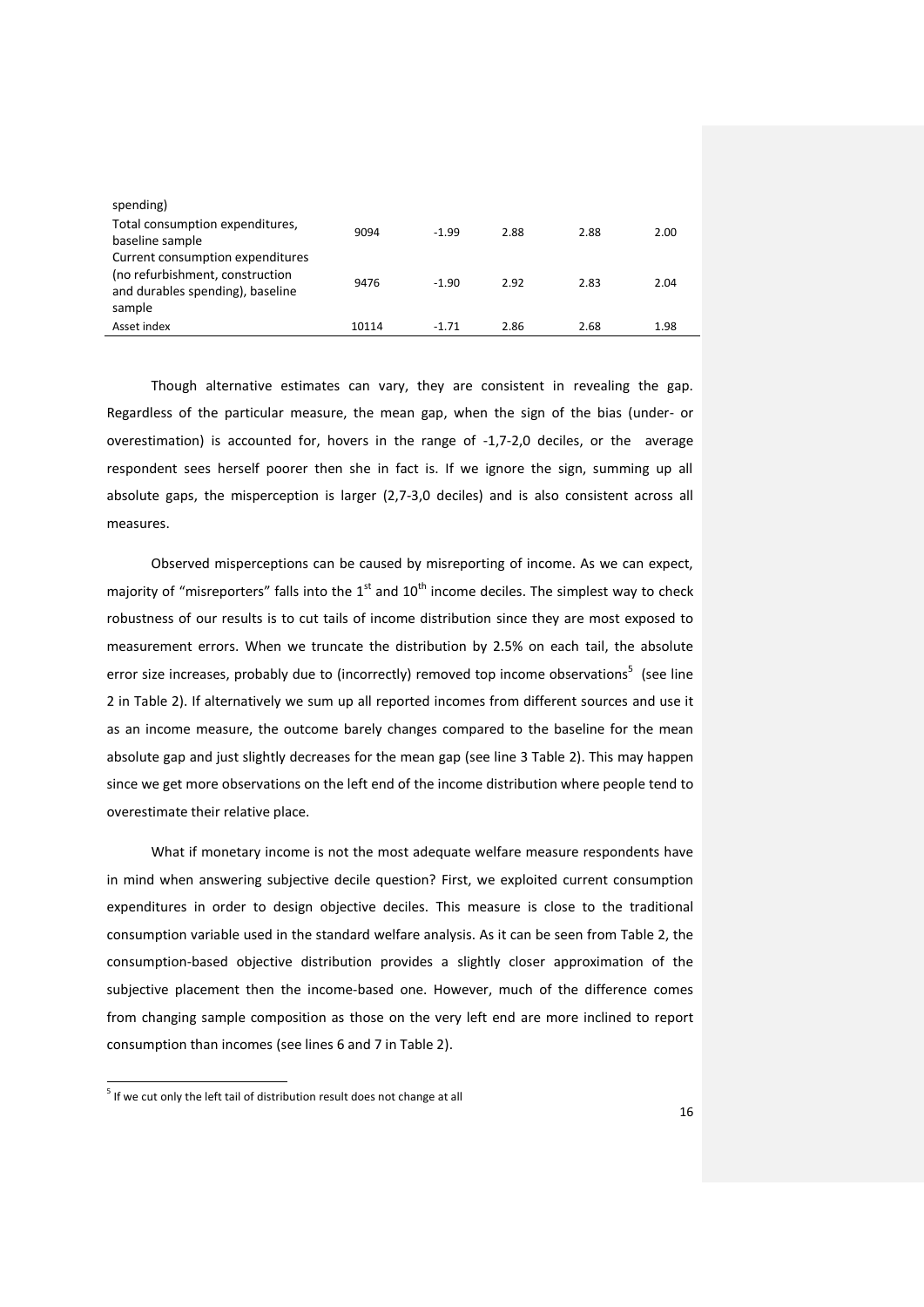The next alternative is to utilize the asset index. We construct it as the first principle component based on information about reported assets owned by households and their housing characteristics. This measure is supposed to reflect long-term household welfare which respondents may think of when answering the subjective decile question. Also it benefits from fewer missing values. The asset index has the closest correspondence with the subjective placement among all indicators used in our analysis. Although the difference between estimates is not that large it is statistically significant – the mean absolute gap with the asset index used to construct the objective decile is 2.68 compared to the baseline value of 2.86.

The potential bias in our results can also be caused by the sampling bias. Assume that the RLMS respondents allocating themselves along the perceived distribution keep in mind the "actual correct" one which may differ from that we have in the RLMS. Then we can impose the RLMS subjective distribution on this "correct" one knowing border values for the decile intervals. The problem is where to find the "correct"? For this, we can use data from the Rosstat household survey, the sample of which is much larger and is representative nationally as well regionally. The RLMS distribution is more equal and more compressed what is of little surprise as those who are on extreme tail of welfare are the most difficult for outreach (see Table 3). Thus, if we assume knowledge of true income distribution close to perfect among our respondents, than some underestimation in top deciles could be reasonable. Underestimation in lower deciles, though, does not support this idea.

|   | Per capita<br>household |                 |  |  |
|---|-------------------------|-----------------|--|--|
|   |                         |                 |  |  |
|   |                         | monetary income |  |  |
|   | Share<br>Freq.          |                 |  |  |
|   | <b>RLMS</b>             | Rosstat         |  |  |
| 1 | 7.8                     | 5.3             |  |  |
| 2 | 12.5                    | 10.0            |  |  |
| 3 | 16.5                    | 15.0            |  |  |
| 4 | 21.1                    | 22.6            |  |  |
| 5 | 42.1                    | 47.1            |  |  |

Table 3 Share of the total income owned by quintile groups, 2016

Finally, let us look at our subjective measure. The distribution of answers resembles that comes from the 9-step Economic Ladder Question (ELQ) which asks respondents to place themselves on the ladder where the poorest stand on the bottom and the richest are on the top. Correlation of the ELQ and our subjective decile questions is as high as 0.75 suggesting the consistency in estimating relative positions. The key feature of the ELQ is that it measures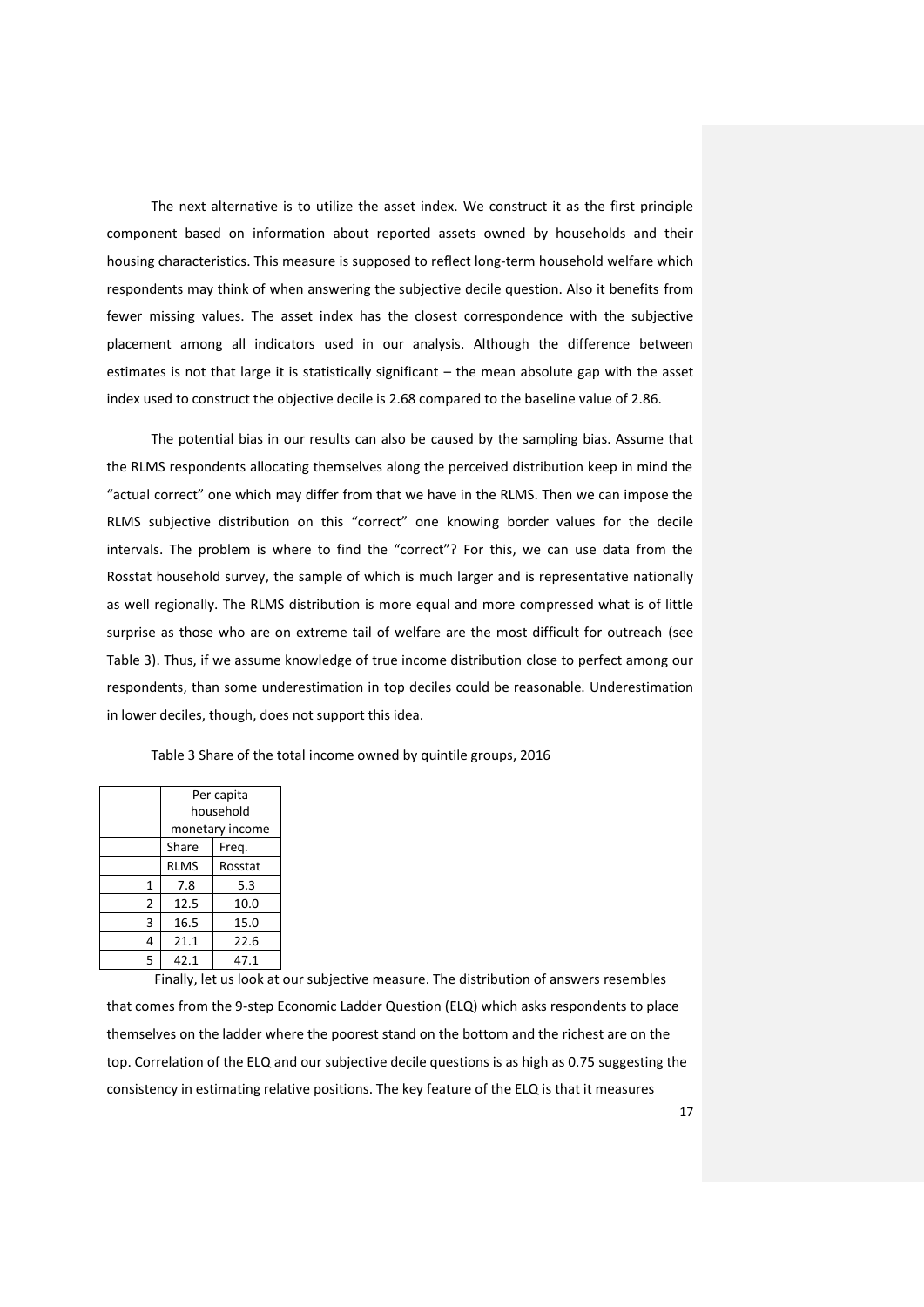relative rankings without any link to particular locations in the income distribution and therefore cannot be directly compared to the objective distribution. Instead of thinking of country population as a whole they might think of how far or close are they standing relative to imaginary rich and poor.

# **5. How does the subjective location differ from the objective one and who is more likely to err?**

As our descriptive analysis suggests, RLMS respondents tend to place themselves disproportionately into the quantiles from 3 to 5. On average, they misplace themselves by 2.8 deciles (in absolute terms). Closer to the top objective deciles the gap looms larger. But how does the perception gap vary?

Table 4 presenting gaps for different socio-demographic groups shows no statistically significant difference between them. Still, some patterns can be noticed: misplacements are larger for those who are not married, better educated, having good health (that concerns absolute mistakes, not when sign is considered) and employed. As for the place of residence, deviations are the largest for regional capitals. Age does not show any stable pattern.

Table 4 Difference between subjective and actual decile of income distribution by respondents characteristics

|                         | mean<br>gap | standard<br>error | mean<br>absolute<br>gap | standard<br>error |
|-------------------------|-------------|-------------------|-------------------------|-------------------|
| Women                   | $-1.9$      | 0.04              | 2.8                     | 0.03              |
| Men                     | $-1.9$      | 0.05              | 2.8                     | 0.03              |
| Married                 | $-1.7$      | 0.05              | 2.7                     | 0.03              |
| Not Married             | $-2.0$      | 0.04              | 2.9                     | 0.03              |
| Educational attainment  |             |                   |                         |                   |
| Below secondary general | $-1.1$      | 0.08              | 2.3                     | 0.05              |
| Secondary general       | $-1.4$      | 0.07              | 2.7                     | 0.04              |
| Secondary               |             |                   |                         |                   |
| general+vocational      | $-1.8$      | 0.08              | 2.7                     | 0.06              |
| College                 | $-2.0$      | 0.06              | 2.9                     | 0.04              |
| University              | $-2.8$      | 0.06              | 3.3                     | 0.04              |
| Age group               |             |                   |                         |                   |
| 18-30                   | $-1.8$      | 0.07              | 2.9                     | 0.05              |
| 31-40                   | $-1.7$      | 0.07              | 2.8                     | 0.05              |
| 41-50                   | $-2.0$      | 0.08              | 2.9                     | 0.05              |
| 51-60                   | $-2.3$      | 0.07              | 3.1                     | 0.05              |
| >60                     | $-1.9$      | 0.05              | 2.6                     | 0.04              |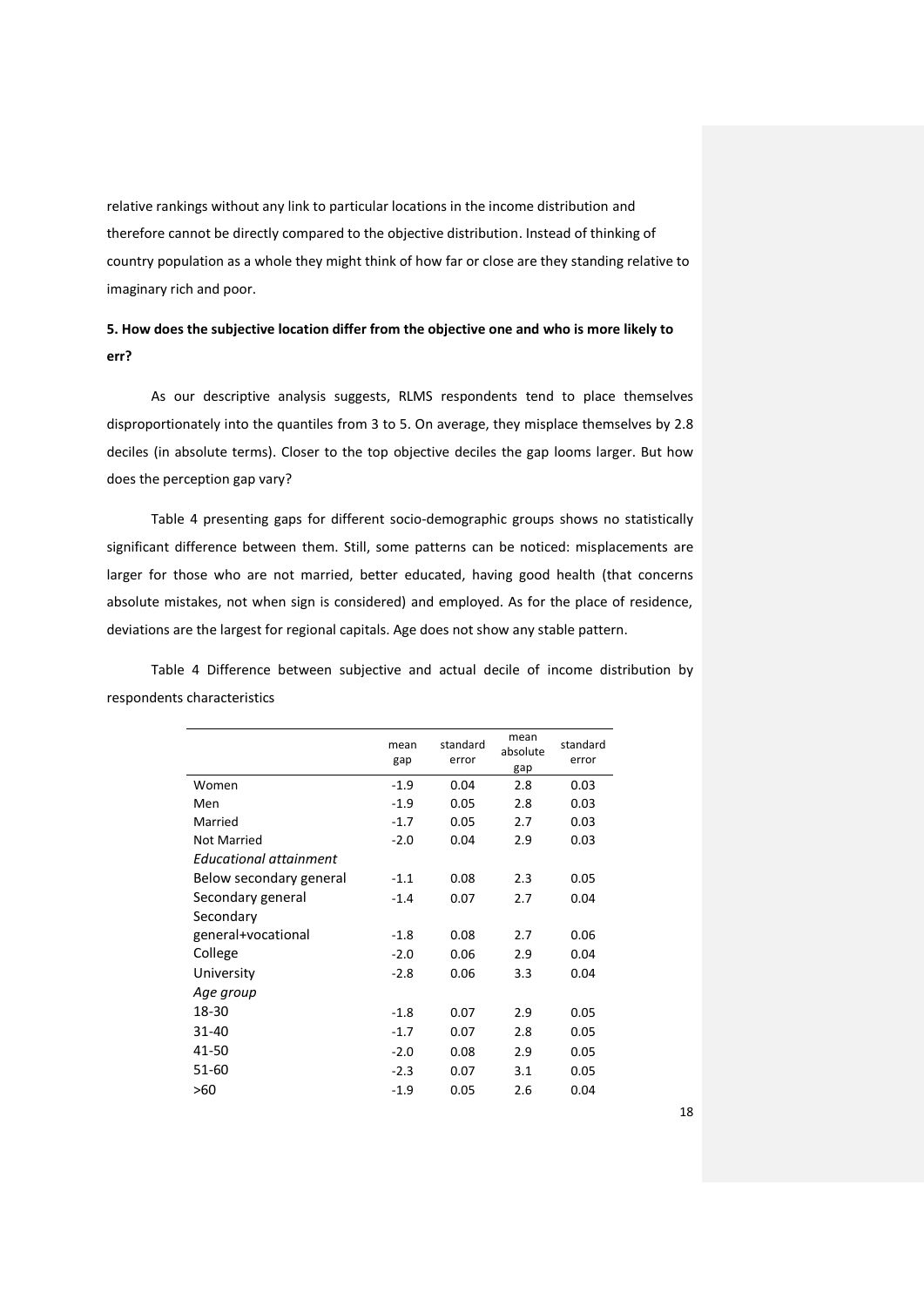| Self-assessed health status |        |      |     |      |
|-----------------------------|--------|------|-----|------|
| Good or very good           | $-1.7$ | 0.06 | 2.9 | 0.03 |
| Normal                      | $-2.0$ | 0.04 | 2.8 | 0.03 |
| Bad or very bad             | $-2.0$ | 0.07 | 2.5 | 0.05 |
| Not employed                | $-1.3$ | 0.04 | 2.4 | 0.03 |
| Employed                    | $-2.4$ | 0.04 | 3.2 | 0.03 |
| Place of residence          |        |      |     |      |
| Moscow, Spb                 | $-2.2$ | 0.08 | 2.9 | 0.06 |
| <b>Regional Capital</b>     | $-2.8$ | 0.05 | 3.2 | 0.04 |
| City                        | $-2.3$ | 0.05 | 2.9 | 0.04 |
| Urbanized settlement        | $-0.6$ | 0.13 | 2.8 | 0.07 |
| Rural settlement            | $-0.6$ | 0.06 | 2.3 | 0.04 |

As the next step in exploring factors that may affect the extent of misperception we regress it on observable characteristics. Our equation (1) looks as the following:

$$
M_i = \beta \ln(y_i) + \gamma X_i + \varepsilon_i \quad , \quad (1)
$$

Where *Mi* is the difference between subjective and objective deciles in the income distribution (or absolute difference or subjective decile),  $X_i$  is the set of explanatory variables,  $ln(y)$  – log of household per capita income,  $\varepsilon_i$  – random error.

Another equation to be estimated (2) is a multinomial logistic regression, where dependent variable takes three states:

$$
P(Bias = c) = \frac{\exp(\beta_c \ln(y_i) + \gamma_c X_i)}{\sum_{k=1}^{K} (\exp(\beta_k \ln(y_i) + \gamma_k X_i))'},
$$
 (2)

Where Bias is a variable with three categories: negative subjective-objective bias, no bias or positive bias;  $X_i$  is the set of explanatory variables; ln(y) – log of household per capita income.

The set of explanatory variables includes education, age, gender, employment status, household size and composition, and health and location. The X's can affect the gap through income as well as through perceptions. The effects can be mediated by various mechanisms including different consumption needs, different reference group, different access to information, or different psychological and ideological features.

Table 5 presents the OLS regression results where the size of misperception is regressed on the set of explanatory variables described above. In this case, the dependent variable can be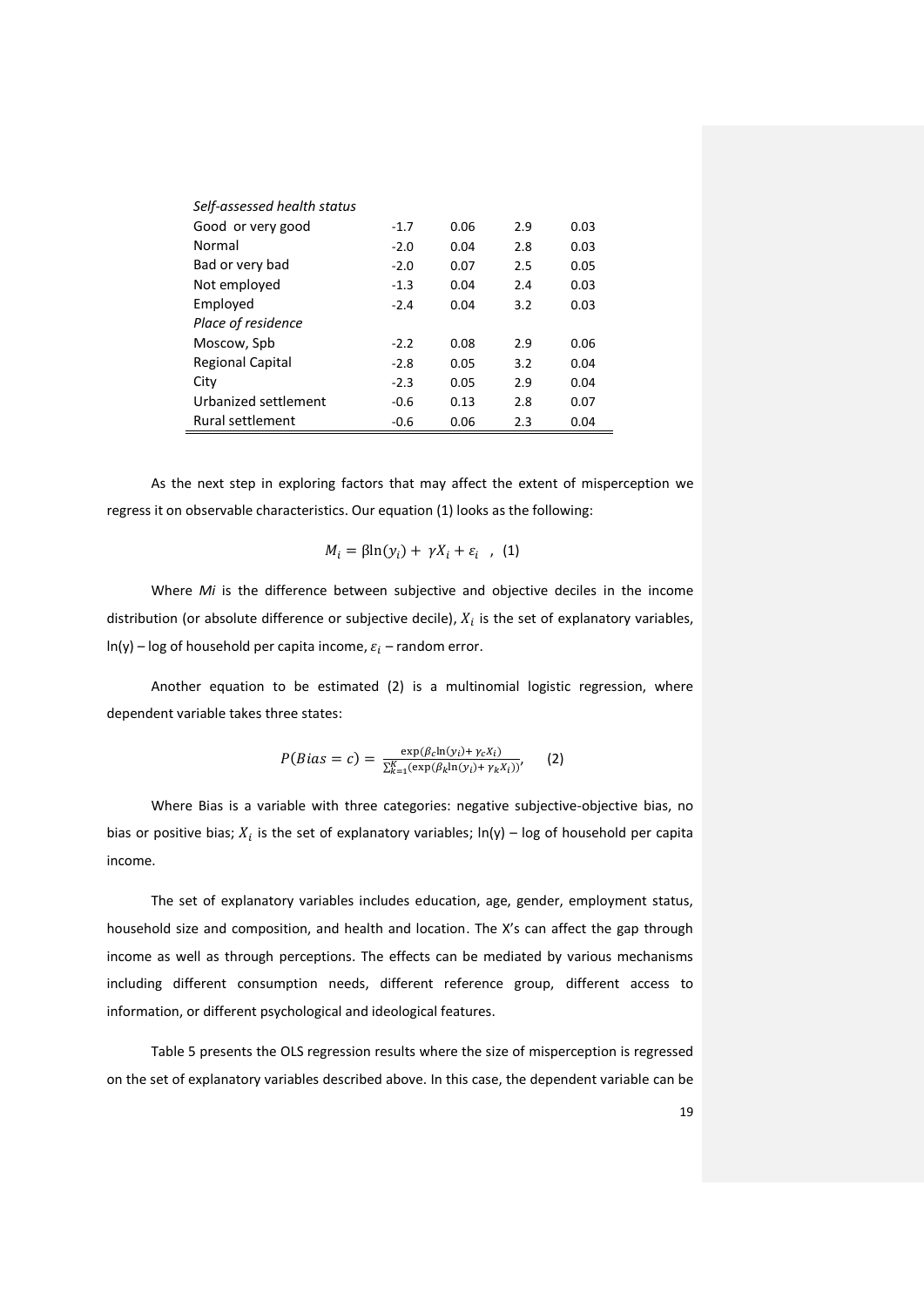negative if respondents underestimate their position, and positive if they overestimate. The positive sign for a regression coefficient signals that the size of misperception gets larger with increase in X.

|              | Table 5 Determinants of difference between subjective and actual decile of income |  |  |  |  |  |
|--------------|-----------------------------------------------------------------------------------|--|--|--|--|--|
| distribution |                                                                                   |  |  |  |  |  |

|                                                               | (1)        | (2)        | (3)        | (4)        | (5)        |
|---------------------------------------------------------------|------------|------------|------------|------------|------------|
| <b>VARIABLES</b>                                              | OLS        | <b>OLS</b> | OLS        | mlogit     | mlogit     |
|                                                               |            | Absolute   | Subjective | Negative   | Positive   |
|                                                               | deviation  | deviation  | decile     | deviation  | deviation  |
| Log of household per capita income                            | $-4.49***$ | $2.21***$  | $0.51***$  | $7.46***$  | $-2.92***$ |
|                                                               | [0.131]    | [0.254]    | [0.073]    | [0.352]    | [0.339]    |
| Asset index                                                   | $0.07*$    | $-0.01$    | $0.11***$  | $-0.05$    | $0.19***$  |
|                                                               | [0.032]    | [0.021]    | [0.030]    | [0.053]    | [0.041]    |
| Log of household per capita                                   |            |            |            |            |            |
| consumption expenditures                                      | 0.08       | $0.26**$   | 0.11       | $-0.15$    | 0.04       |
|                                                               | [0.084]    | [0.109]    | [0.087]    | [0.107]    | [0.118]    |
| Male                                                          | $-0.01$    | $-0.02$    | $-0.01$    | 0.01       | $-0.08$    |
|                                                               | [0.027]    | [0.020]    | [0.029]    | [0.092]    | [0.063]    |
| Age                                                           | $-0.03***$ | $0.03***$  | $-0.04***$ | $0.07***$  | $-0.02$    |
|                                                               | [0.008]    | [0.006]    | [0.008]    | [0.019]    | [0.020]    |
| sq_age                                                        | $0.00***$  | $-0.00***$ | $0.00***$  | $-0.00***$ | 0.00       |
|                                                               | [0.000]    | [0.000]    | [0.000]    | [0.000]    | [0.000]    |
| Married                                                       | 0.04       | $-0.13***$ | $0.11*$    | $-0.27**$  | $-0.12$    |
|                                                               | [0.054]    | [0.046]    | [0.056]    | [0.111]    | [0.135]    |
| Education attainment: Below secondary general - base category |            |            |            |            |            |
| Secondary general                                             | $0.17*$    | 0.06       | 0.15       | $-0.05$    | $0.33*$    |
|                                                               | [0.097]    | [0.075]    | [0.097]    | [0.181]    | [0.185]    |
| Secondary general+vocational                                  | 0.08       | 0.03       | 0.07       | $-0.14$    | 0.18       |
|                                                               | [0.069]    | [0.071]    | [0.057]    | [0.170]    | [0.179]    |
| College                                                       | $0.12*$    | 0.01       | $0.12**$   | $-0.28*$   | 0.12       |
|                                                               | [0.064]    | [0.077]    | [0.056]    | [0.170]    | [0.148]    |
| University                                                    | $0.22***$  | $-0.02$    | $0.26***$  | $-0.35*$   | 0.07       |
|                                                               | [0.080]    | [0.085]    | [0.076]    | [0.205]    | [0.194]    |
| Health: good- base category                                   |            |            |            |            |            |
| Normal                                                        | $-0.23**$  | $-0.08$    | $-0.29***$ | 0.03       | $-0.48***$ |
|                                                               | $[0.084]$  | [0.064]    | [0.090]    | [0.167]    | [0.158]    |
| Bad                                                           | $-0.61***$ | $-0.07$    | $-0.68***$ | $0.62***$  | $-0.84***$ |
|                                                               | [0.123]    | [0.100]    | [0.127]    | [0.213]    | [0.231]    |
| Employed                                                      | $-0.12**$  | 0.05       | $0.12**$   | 0.06       | $0.24*$    |
|                                                               | [0.046]    | [0.052]    | [0.049]    | [0.120]    | [0.133]    |
| Log size of household                                         | 0.06       | 0.09       | 0.07       | 0.16       | $0.28*$    |
|                                                               | [0.131]    | [0.081]    | [0.120]    | [0.171]    | [0.157]    |
| Share of children in hh                                       | $0.44*$    | $-0.62***$ | 0.09       | 0.34       | 0.35       |
|                                                               | [0.241]    | [0.208]    | [0.218]    | [0.457]    | [0.393]    |
| Share of pensioneers in hh                                    | $-0.04$    | $-0.23***$ | $-0.06$    | $0.55***$  | $0.41*$    |
|                                                               | [0.080]    | [0.085]    | [0.068]    | [0.233]    | [0.239]    |
| Settlement status: Capitals (Moscow+Spb) -base category       |            |            |            |            |            |
| Regional center                                               | $-0.71***$ | $0.45***$  | $-0.51***$ | $0.64**$   | $-0.37$    |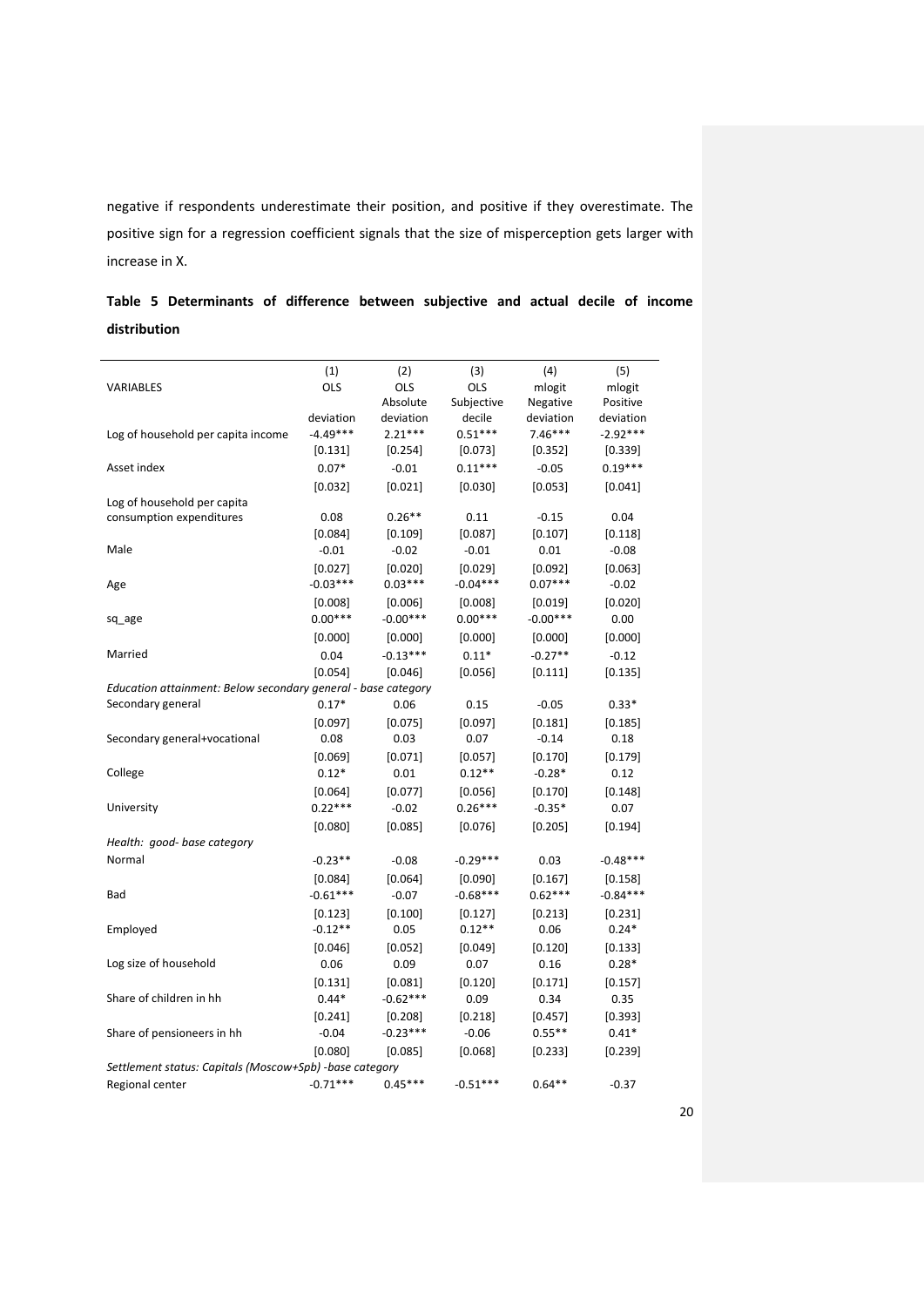| City                 | [0.192]<br>$-0.42***$ | [0.127]<br>$0.25**$ | [0.159]<br>$-0.31***$ | [0.277]<br>$0.41*$ | [0.243]<br>$-0.11$ |
|----------------------|-----------------------|---------------------|-----------------------|--------------------|--------------------|
|                      | [0.134]               | [0.097]             | [0.098]               | [0.226]            | [0.216]            |
| Urbanized settlement | 0.23                  | $0.51**$            | 0.29                  | 0.38               | $0.66***$          |
|                      | $[0.218]$             | [0.216]             | [0.239]               | [0.274]            | [0.229]            |
| Rural setlement      | $-0.20$               | $0.36***$           | $-0.21$               | 0.25               | $-0.00$            |
|                      | [0.163]               | [0.088]             | [0.127]               | [0.208]            | [0.163]            |
| Constant             | $42.57***$            | $-22.18***$         | $-1.56**$             | $-71.64***$        | $28.10***$         |
|                      | $[1.024]$             | [1.697]             | [0.589]               | [3.303]            | [3.306]            |
| Observations         | 8,688                 | 8,688               | 8,688                 | 8,688              | 8,688              |
| R-squared            | 0.719                 | 0.413               | 0.185                 |                    |                    |

Note: \*\*\* p<0.01, \*\* p<0.05, \* p<0.1; Regions (federal districts) are controlled for. Standard errors clustered in psu in brackets

As it follows from Table 5, rising incomes are associated with increasing gaps. Richer individuals are more likely to underestimate their income position in the distribution. Adding the asset index into the regression shows that, if current monetary income is fixed, higher accumulated wealth makes one's perception more positive (see columns 1 and 3 in Table 5). Column 5 shows that the effect operates through those respondents who tend to have positive bias. These results support the inclusion of additional welfare measures: monetary income alone does not fully represent household material wellbeing. Interestingly, for the case of absolute deviation household consumption introduces more bias into perception.

Table 5 provides general picture of how the perception gap varies across major sociodemographic characteristics, other things being equal. Thus, older respondents and those with deteriorating health tend to underestimate their relative income position to larger extent (columns 1 and 3 Table 5). This pessimism may reflect not only a cognitive bias but also an increased demand for health-related spending that worsens person's standard of living and thus downshifts perceived place in the welfare distribution. With rising age the probability to underestimate income position gets larger but the probability to overestimate it does not change. With more children in household the perception becomes more positive and less biased overall. This "optimism" can be due to positive psychological bias as well as due to the effect of economy of scale in larger households that we cannot fully capture. Interestingly, there are no statistically significant gender differences in perception. Marital status tends to shift subjective position upward and it reduces absolute bias lowering probability to be excessively negative in self-placement. Finally, higher share of pensioners in the household increases both the probability to over- and underestimate one's position resulting in decreasing absolute misperception.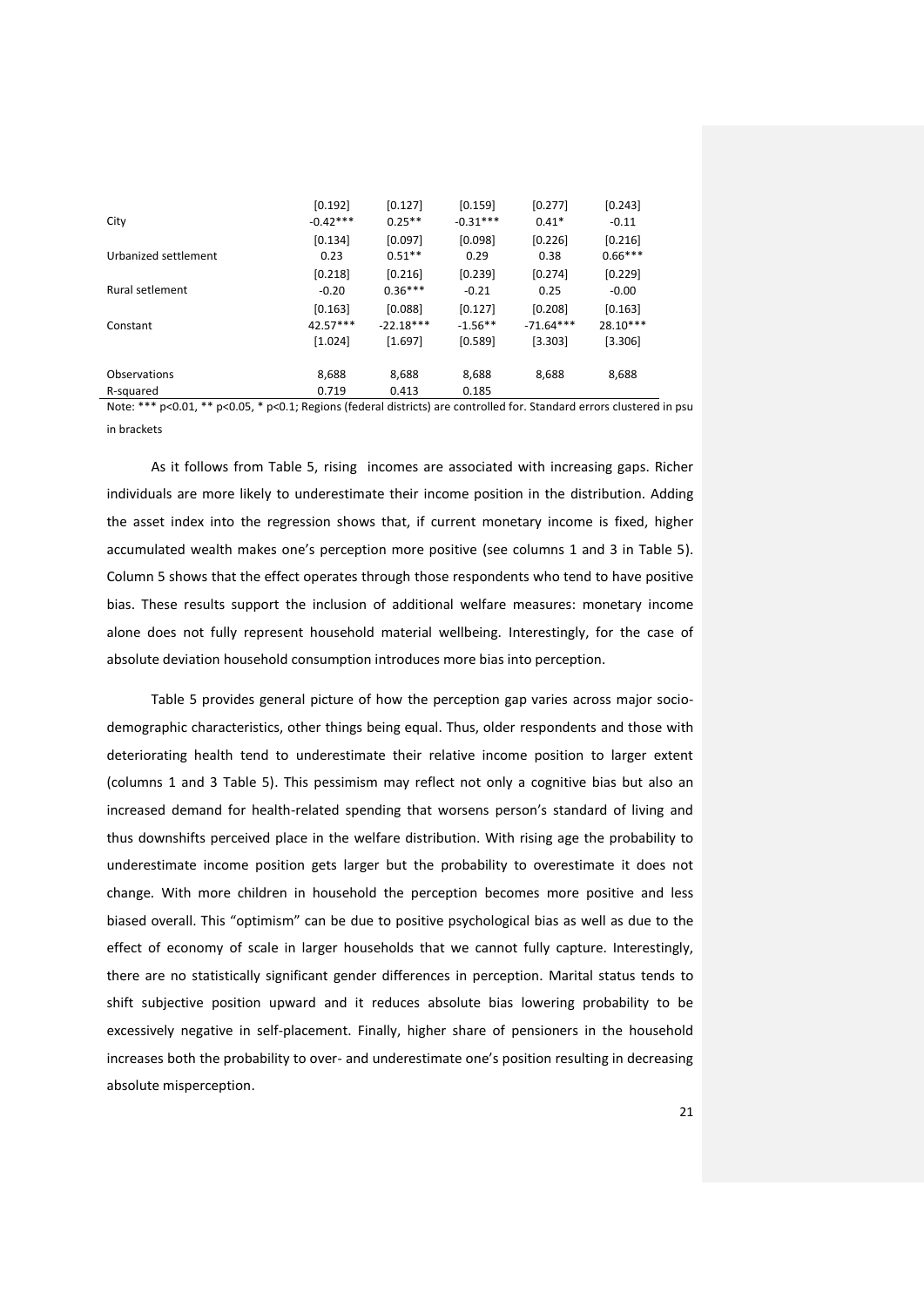Results for education seem intuitive: better educated have more positive perceptions and are less likely to underestimate their current position. They are better informed about true distribution and also expect better prospects for future. Employment status is significant and negative in the regression for the subjective-objective gap. (The latter may look surprising as at the same time they have a higher-rated subjective status and are more likely to have positive bias.)

Effects of geography and location are also interesting to consider. Residents of regional centers have the least positive gap between subjective and objective measures. Regional centers are followed by other smaller cities whose residents have slightly more positive perceptions. The two capitals (Moscow and Sankt-Petersburg) have even more positive perceptions, which are at the same level as urbanized and rural settlements are. This result can fit to the idea that the position in local income distribution affects respondents' perceptions as we compare individuals with the same level of income but residing in different locations. Capitals stand out because, despite of higher inequality there, living in the capitals increases respondents' perceived socio-economic status, in capitals citizens enjoy better public services and more diverse cultural and social life that makes their perceptions more positive. As for the absolute bias, it is the smallest in the capitals and largest in urbanized settlements.

#### **6. How to explain income misperception? A few hypotheses**

Misperception can be shaped by different factors apart from the socio-demographic characteristics.

First, individuals while thinking of their relative place in the income distribution may consider themselves within their reference group made of friends, relatives, colleagues or neighbors. Communities of limited size and endogenously formed are quite homogeneous and for each member of such community there are those who are poorer and richer. This motivates them to self-place somewhere in the middle of distribution allowing for some moderate differentiation regardless of the absolute income level. We can call this *reference group hypothesis*. For testing it, we control for average income in the locality – in the primary sampling unit (see Table 5, col 1). As could be expected, with higher average income people tend to underestimate their actual position and we observe considerable negative effect on the gap.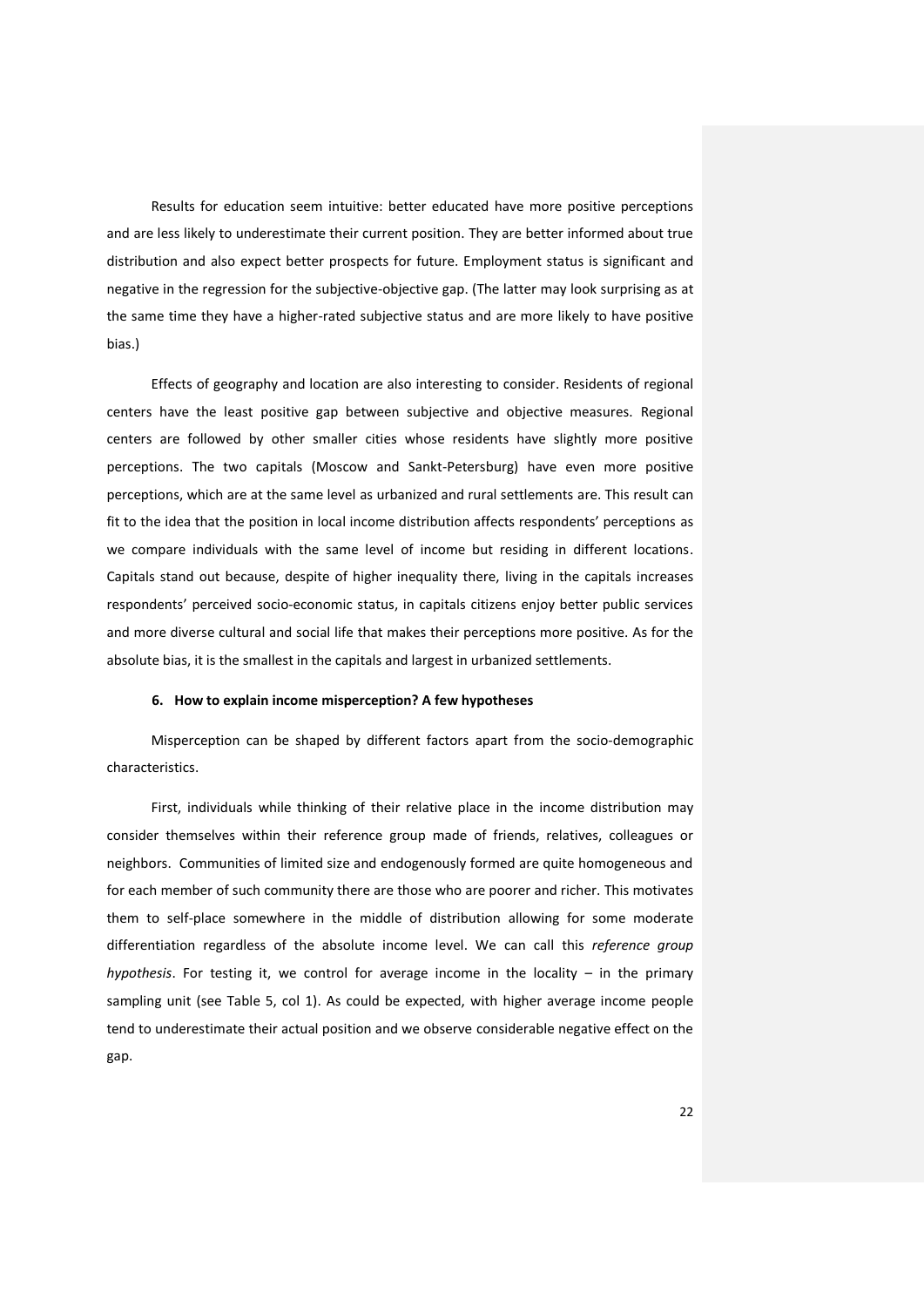Second, perceptions can be shaped by popular media. Glossy images of rich people and chic life circulated by the mass media and social networks may create an illusion that ordinary people (consumers of this media) have very low social standing while ignoring the fact that the fraction of such super-rich in the total population is miserable. We call this "mass-media" hypothesis. In order to test it, we control for internet access – a proxy for more available information. The internet access makes the gap more negative (see Table 5 col 2). This might suggest that instead of bringing more adequate information about actual welfare distribution internet suppresses person's subjective position by showing surreal pictures of "beautiful life".

Third, subjective well-being can also affect perceptions. Various psychological feelings like feeling deprived, feeling happy, being an optimist or a pessimist, life satisfaction or future expectations etc, can bias our current perceptions of the relative place that we occupy. We call this "psychological" hypothesis. We look at correlations of misperception with experience and expectations of income mobility and life satisfaction.

Pessimistic expectations or bad experience reduce self-rated wellbeing and make subjective – objective gap more negative (see Table 5 cols 3,4). This observation probably reveals psychological bias in answering subjective wellbeing questions.

Table 5. Determinants of difference between subjective and actual decile of income distribution

|                                                                                                | (1)        | (2)        | (3)        | (4)        |
|------------------------------------------------------------------------------------------------|------------|------------|------------|------------|
| <b>VARIABLES</b>                                                                               | <b>OLS</b> | <b>OLS</b> | <b>OLS</b> | <b>OLS</b> |
| Log mean per capita                                                                            |            |            |            |            |
| household income in psu                                                                        | $-0.69***$ |            |            |            |
|                                                                                                | [0.100]    |            |            |            |
| Internet access                                                                                |            | $-0.36***$ |            |            |
|                                                                                                |            | [0.056]    |            |            |
| Welbeing change during last<br>12 months: considerably<br>improved - base category             |            |            |            |            |
| slightly improved                                                                              |            |            | $-0.78***$ |            |
|                                                                                                |            |            | [0.225]    |            |
| the same                                                                                       |            |            | $-0.79***$ |            |
|                                                                                                |            |            | [0.222]    |            |
| slightly worsened                                                                              |            |            | $-1.10***$ |            |
|                                                                                                |            |            | [0.225]    |            |
| considerably worsened                                                                          |            |            | $-1.31***$ |            |
|                                                                                                |            |            | [0.234]    |            |
| Expected welbeing change during future 12 months: will considerably improve - base<br>category |            |            |            |            |
| will slightly improve                                                                          |            |            | $-0.33*$   |            |
|                                                                                                |            |            | [0.177]    |            |
| will be the same                                                                               |            |            | $-0.68***$ |            |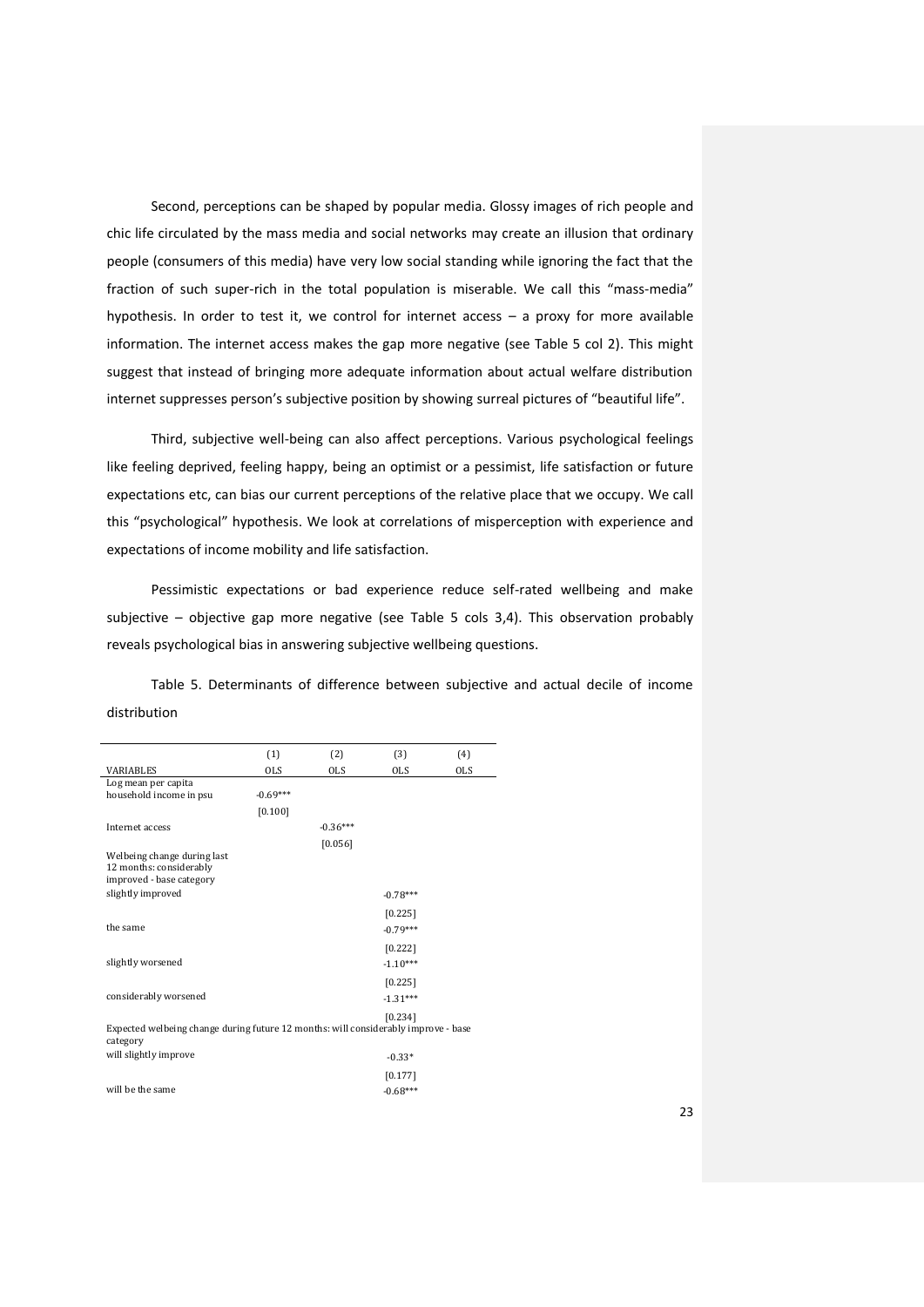|                                |            |            | [0.176]    |            |
|--------------------------------|------------|------------|------------|------------|
| will slightly worsen           |            |            | $-0.90***$ |            |
|                                |            |            | [0.185]    |            |
| will considerably worsen       |            |            | $-1.21***$ |            |
|                                |            |            | [0.198]    |            |
| Expected change in subjective  |            |            |            |            |
| decile in future 4 years       |            |            |            | $-0.07***$ |
|                                |            |            |            | [0.022]    |
| Change in subjective decile in |            |            |            | $0.38***$  |
| last 4 years                   |            |            |            |            |
|                                |            |            |            | [0.023]    |
|                                |            |            |            |            |
| Controls                       | <b>YES</b> | <b>YES</b> | <b>YES</b> | <b>YES</b> |
| Assets                         | <b>YES</b> | <b>YES</b> | <b>YES</b> | <b>YES</b> |
| Constant                       | 41.15***   | 34.91***   | 36.35***   | 34.68***   |
|                                | [1.046]    | [0.516]    | [0.610]    | [0.593]    |
|                                |            |            |            |            |
| <b>Observations</b>            | 6,817      | 6,817      | 5,676      | 5,101      |
| R-squared                      | 0.675      | 0.675      | 0.684      | 0.682      |

Note: \*\*\* p<0.01, \*\* p<0.05, \* p<0.1; Standard errors clustered in psu in brackets

## 7. **Conclusions**

This paper explores how people perceive the distribution of welfare in Russia. We answer two interconnected questions: How individuals see their place in the income distribution and how perception differs from the reality? and What shapes the misperception?

To answer the above questions we turn to 2016 round of RLMS-HSE – a very rich data set which contains various individual and contextual parameters including a question about subjective placement in country's welfare distribution. This question asks about the decile of welfare distribution respondent thinks her household belongs to. We compare this subjective placement with individual's actual decile of income distribution and try to explain the difference between them with various factors.

The summary of our findings is the following. We find that the total size of misestimation is huge and both (negative and positive) biases take place. Only one of ten is correct in locating herself in the income distribution. Two thirds of respondents underestimate the decile they belong to each fifth respondent estimates their place higher than it actually is. The size of misperception is considerable: respondents' average "mistake" is equal to nearly 3 steps.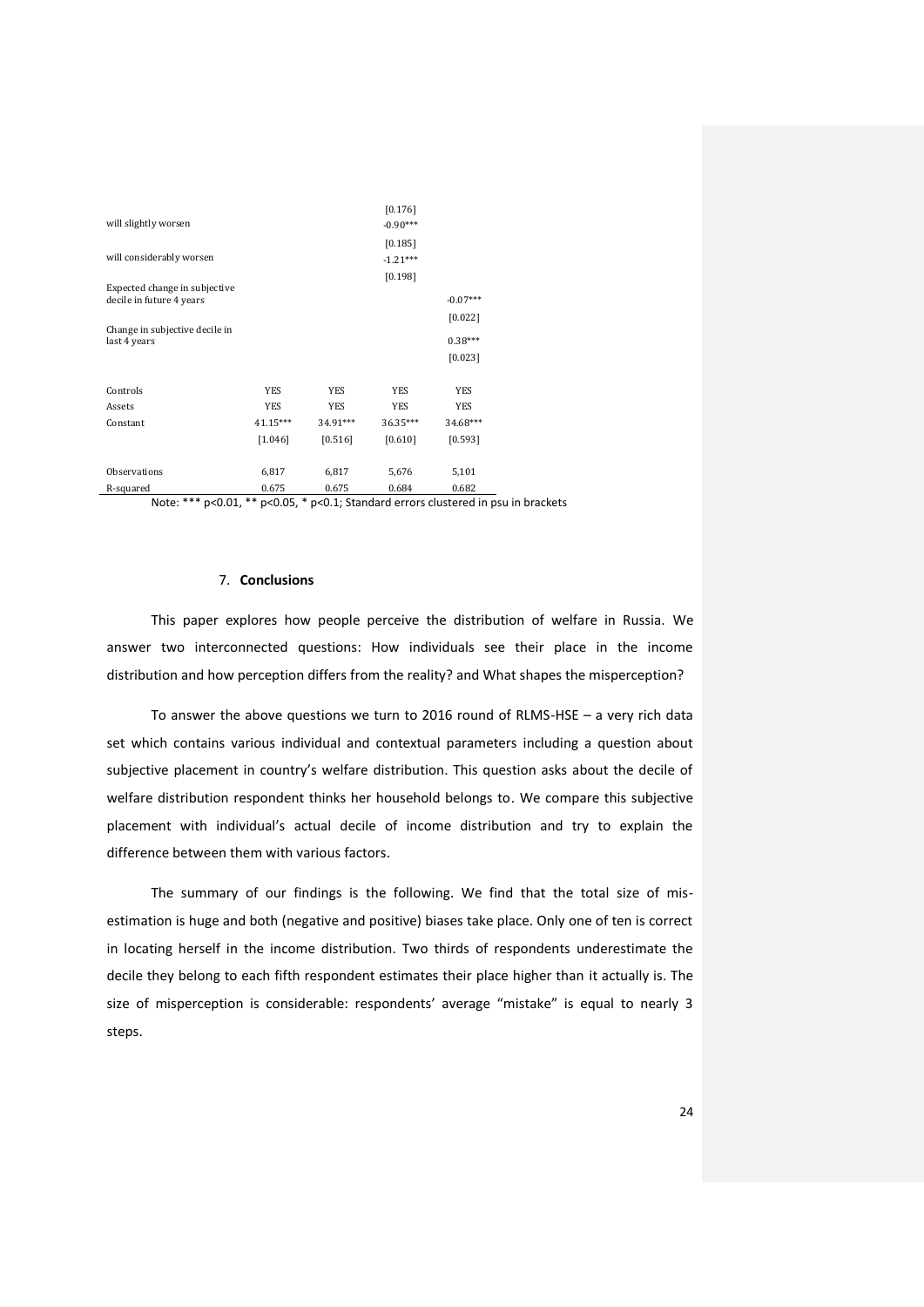To define determinants of misperception we regress the size of "mistake" on a large set of socio-demographic characteristics. We find a list of factors that contribute to difference between objective and subjective placement. Among socio-demographic factors we see significant effect of respondents' age, employment status, having children, geography and location.

We test a number of mechanisms that could explain misperception. First, there might be orientation on referent group that defines subjective placement. We control for average income in the locality. As could be expected, higher average income has considerable negative effect on the gap with a control for income. Second, perceptions can be shaped by popular media. To test this, we control for internet access – a proxy for more available information – and find that it makes the gap more negative. Third, we look at correlations of misperception with experience and expectations of income mobility. Pessimistic expectations or bad experience reduce self-rated wellbeing and make subjective – objective gap more negative Finally, correlation could be observed between the gap and other measures of subjective wellbeing. Respondents who are more satisfied with their life rate themselves higher in welfare distribution and thus have more positive subjective-objective gap.

To sum up, this paper contributes into quickly expanding literature on people's perceptions of economic subjects by exploring the determinants of gap between objective and subjective place in income distribution. We find a wide range of socio-demographic and economic factors that affect the size of misperception.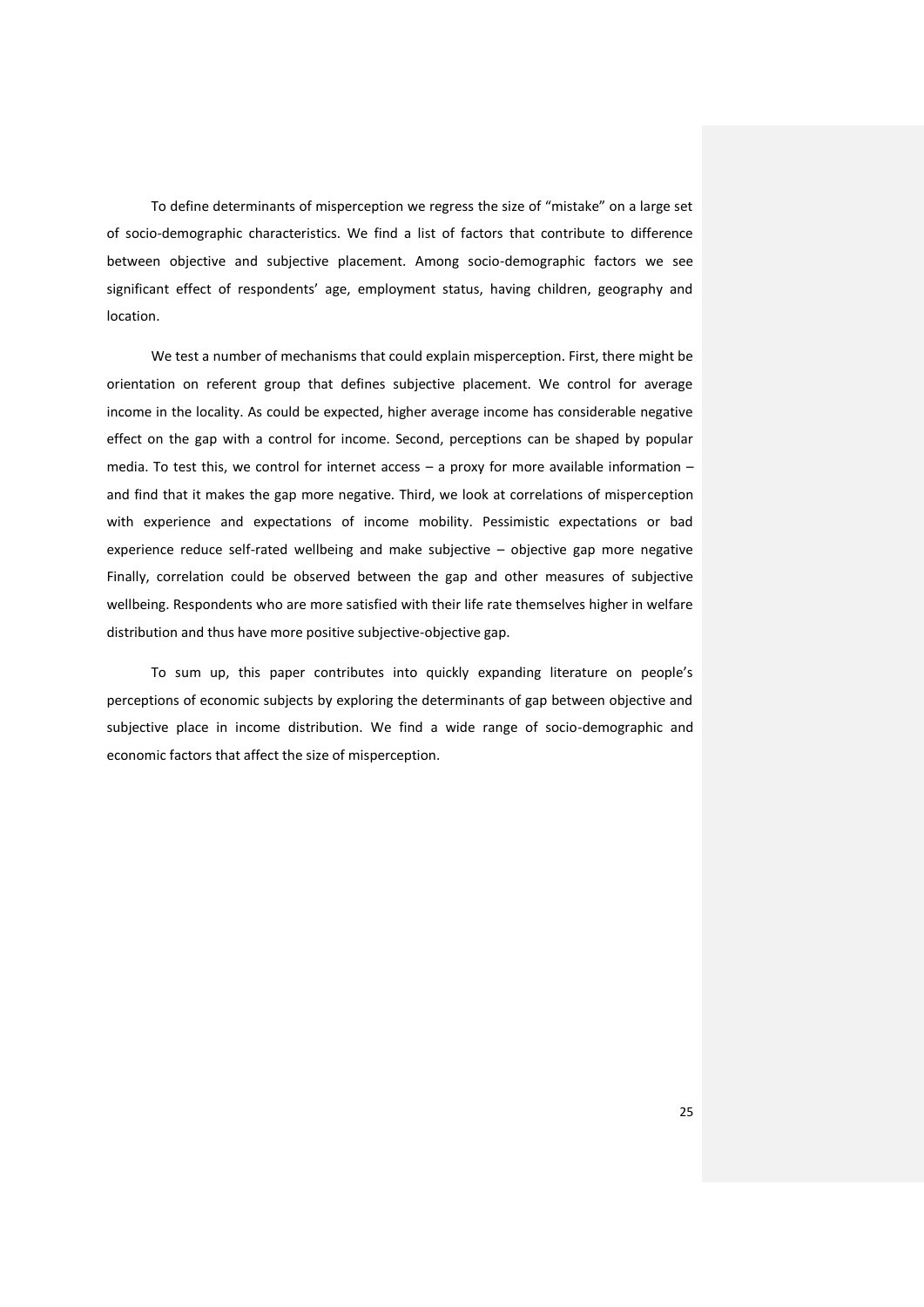#### References

Alesina A., Angeletos G. M. Fairness and redistribution: US vs. Europe //American Economic Review. – 2005. – Т. 95.

Alesina A., Fuchs-Schündeln N. Goodbye Lenin (or not?): The effect of communism on people's preferences //American Economic Review. – 2007. – Т. 97. – №. 4. – С. 1507-1528.

Alesina A., La Ferrara E. Preferences for redistribution in the land of opportunities //Journal of public Economics. – 2005. – Т. 89. – №. 5-6. – С. 897-931.

Bublitz E. Misperceptions of income distributions: Cross-country evidence from a randomized survey experiment. – LIS Working Paper Series, 2017. – №. 694.

Benabou R., Ok E. A. Social mobility and the demand for redistribution: the POUM hypothesis //The Quarterly Journal of Economics. – 2001. – Т. 116. – №. 2. – С. 447-487.

Benabou R., Tirole J. Belief in a just world and redistributive politics //The Quarterly journal of economics. – 2006. – Т. 121. – №. 2. – С. 699-746.

Card D. et al. Inequality at work: The effect of peer salaries on job satisfaction //American Economic Review. – 2012. – Т. 102. – №. 6. – С. 2981-3003.

Chambers J. R., Swan L. K., Heesacker M. Better off than we know: Distorted perceptions of incomes and income inequality in America //Psychological science. – 2014. – Т. 25. – №. 2. – С. 613-618.

Clark, Andrew E., and Claudia Senik. "Income comparisons in Chinese villages." *Happiness and Economic Growth: Lessons from Developing Countries* (2014): 217-239.

Clark, Andrew E., and Claudia Senik. "Who compares to whom? The anatomy of income comparisons in Europe." *The Economic Journal* 120.544 (2010): 573-594.

Cruces G., Perez-Truglia R., Tetaz M. Biased perceptions of income distribution and preferences for redistribution: Evidence from a survey experiment //Journal of Public Economics. – 2013. – Т. 98. – С. 100-112.

Denisova I. et al. Entry to and exit from poverty in Russia: Evidence from longitudinal data //CEFIR/NES Paper. – 2007. – Т. 98.

Eriksson K, Simpson B: What do Americans know about inequality? It depends on how you ask them. Judgm Decis Mak 2012, 7:741-745.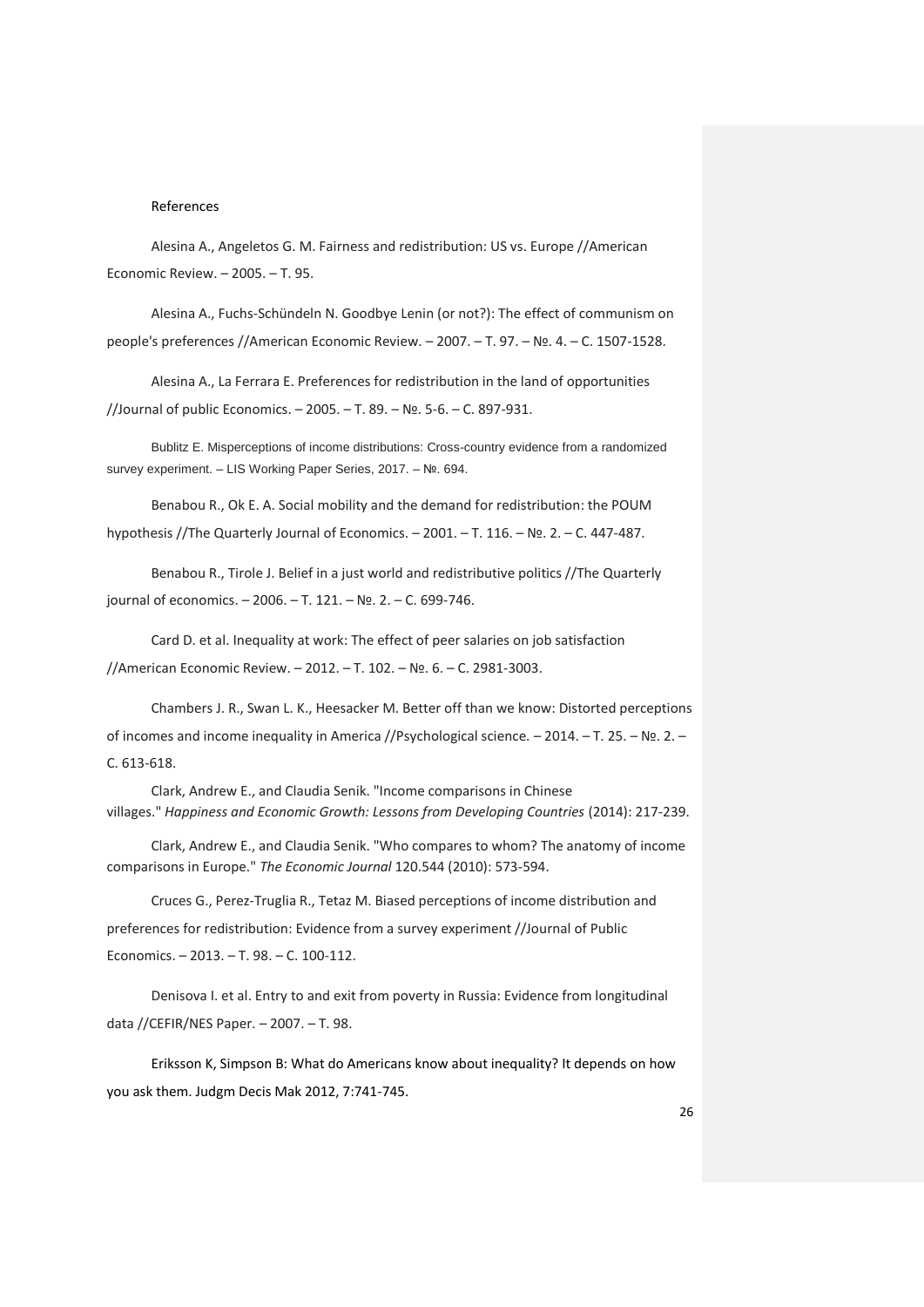Fernández-Albertos J., Kuo A. Income perception, information, and progressive taxation: evidence from a survey experiment //Political Science Research and Methods. – 2015. – С. 1-28.

Gimpelson V., Treisman D. Misperceiving inequality //Economics & Politics. – 2018. – Т. 30. – №. 1. – С. 27-54.

Hadavand A. Misperceptions and mismeasurements: An analysis of subjective economic inequality. – 2017.

Hu A. On the relationship between subjective inequality and generalized trust //Research in Social Stratification and Mobility. – 2017. – Т. 49. – С. 11-19.

Jäntti, M., Kanbur, R., Nyyssölä, M., Pirttilä, J. Poverty and welfare measurement on the basis of prospect theory //Review of Income and Wealth. – 2014. – Т. 60. – №. 1. – С. 182-205.

Justino P., Martorano B. Inequality, Distributive Beliefs and Protests: A Recent Story from Latin America. – 2016.

Kuhn A. In the eye of the beholder: Subjective inequality measures and individuals' assessment of market justice //European Journal of Political Economy. – 2011. – Т. 27. – №. 4. – С. 625-641.

Kuhn A. The Individual Perception of Wage Inequality: A Measurement Framework and Some Empirical Evidence. – 2015.

Kuziemko I. et al. How elastic are preferences for redistribution? Evidence from randomized survey experiments //American Economic Review. – 2015. – T. 105. – №. 4. – C. 1478-1508.

Meltzer A. H., Richard S. F. A rational theory of the size of government //Journal of political Economy. – 1981. – Т. 89. – №. 5. – С. 914-927.

Norton M. I., Ariely D. Building a better America—One wealth quintile at a time //Perspectives on psychological science. – 2011. – Т. 6. – №. 1. – С. 9-12.

Novokmet F., Piketty T., Zucman G. From Soviets to Oligarchs: Inequality and Property in Russia, 1905-2016. – National Bureau of Economic Research, 2017. – №. w23712.

Osberg L., Bechert I. Social values for equality and preferences for state intervention in the USA and Elsewhere. – 2016.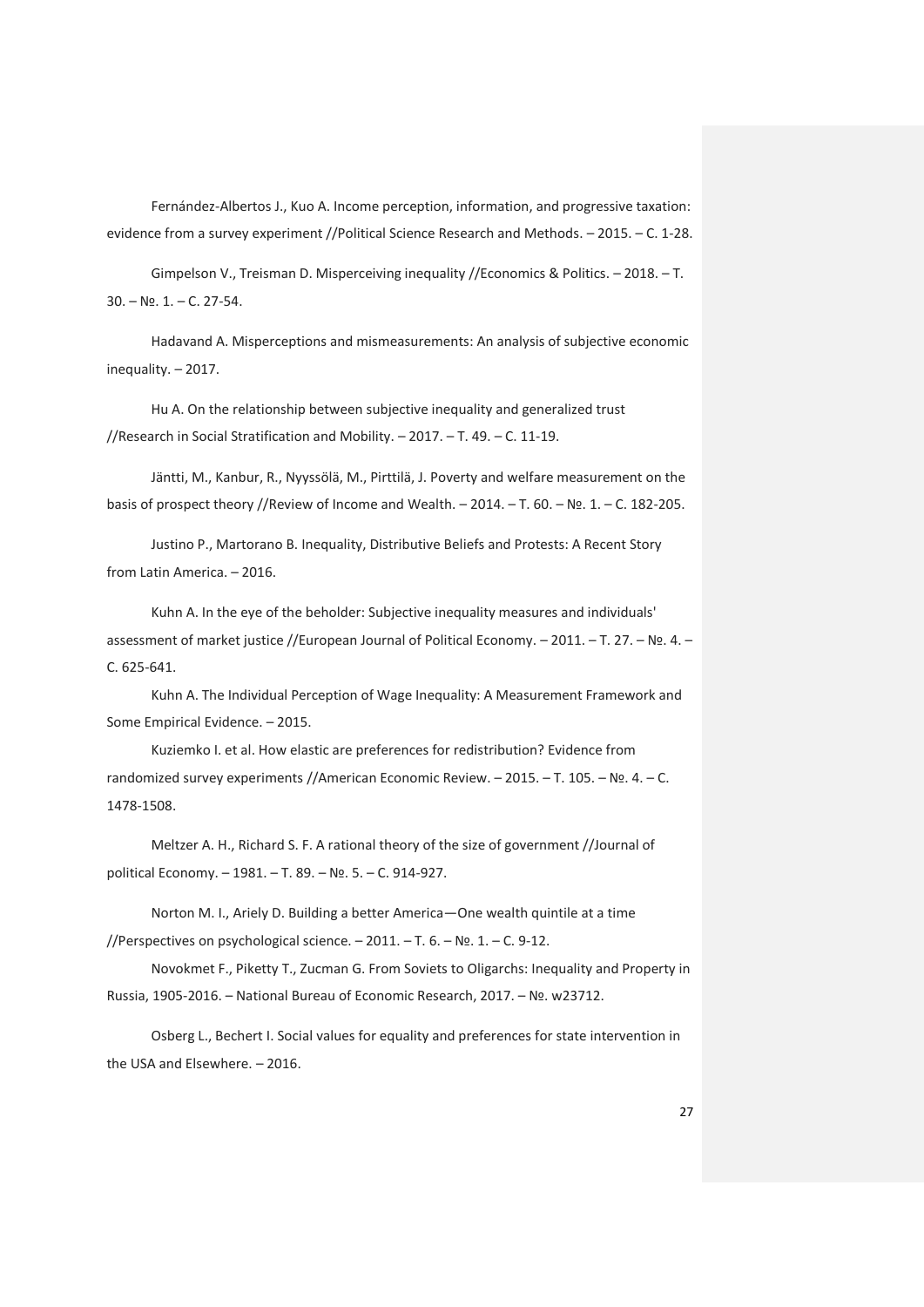Osberg L., Smeeding T. "Fair" inequality? Attitudes toward pay differentials: the United States in comparative perspective //American sociological review. – 2006. – Т. 71. – №. 3. – С. 450-473.

Page L., Goldstein D. G. Subjective beliefs about the income distribution and preferences for redistribution //Social Choice and Welfare. – 2016. – Т. 47. – №. 1. – С. 25-61.

Ravallion M., Lokshin M. Identifying welfare effects from subjective questions //Economica. – 2001. – Т. 68. – №. 271. – С. 335-357.

Ravallion M., Lokshin M. Self-rated economic welfare in Russia //European Economic Review. – 2002. – Т. 46. – №. 8. – С. 1453-1473.

Ravallion, Martin, and Michael Lokshin. *Subjective economic welfare*. Vol. 2106. World Bank Publications, 1999.

Stillman S. The response of consumption in Russian households to economic shocks. – 2001.

Wall M., Johnston D. Counting Heads or Counting Televisions: Can Asset‐based Measures of Welfare Assist Policy-makers in Russia? //Journal of Human Development. - 2008. – Т. 9. – №. 1. – С. 131-147.